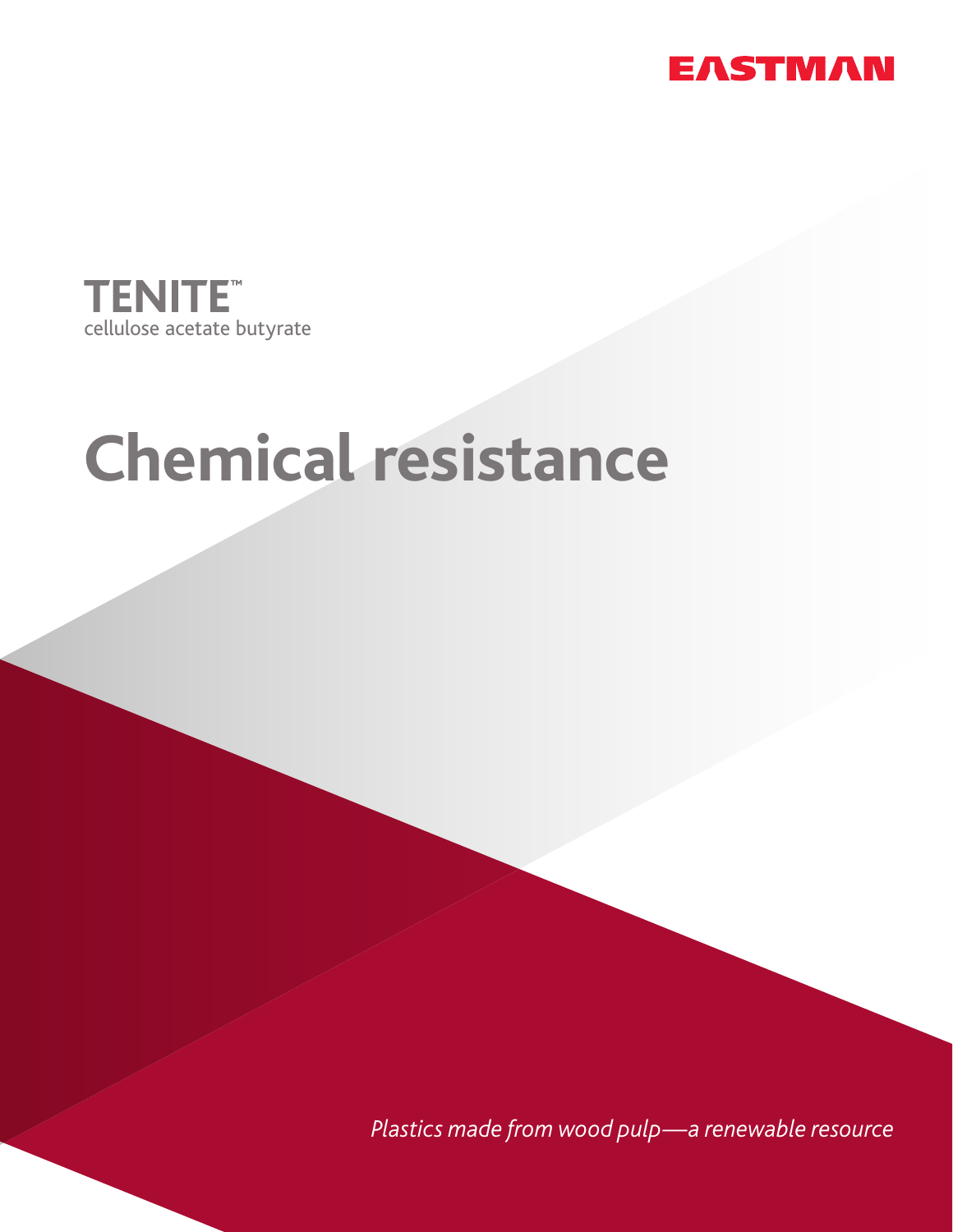### **Contents**

| Tenite <sup>™</sup> cellulose acetate butyrate<br><b>Chemical resistance</b>                      | 3  |
|---------------------------------------------------------------------------------------------------|----|
| <b>Chemicals</b>                                                                                  | 4  |
| (Materials generally referred to by chemical name)                                                |    |
| <b>Acids</b>                                                                                      | 4  |
| Alcohols, monohydric                                                                              | 5  |
| Alcohols, dihydric and trihydric                                                                  | 5  |
| <b>Bases</b>                                                                                      | 5  |
| <b>Esters</b>                                                                                     | 6  |
| <b>Ethers</b>                                                                                     | 6  |
| <b>Ether-alcohols</b>                                                                             | 6  |
| Hydrocarbons                                                                                      | 6  |
| Hydrocarbons, halogenated                                                                         | 7  |
| <b>Ketones</b>                                                                                    | 7  |
| <b>Salts</b>                                                                                      | 8  |
| Miscellaneous chemicals and gases                                                                 | 10 |
| Commercial and natural products<br>(Materials generally referred to by common name or trade name) | 11 |
| Aeronautical and automotive items                                                                 | 11 |
| Nonautomotive greases and oils                                                                    | 12 |
| Household items                                                                                   | 13 |
| <b>Polymers and plastics</b>                                                                      | 15 |
| <b>Miscellaneous</b>                                                                              | 15 |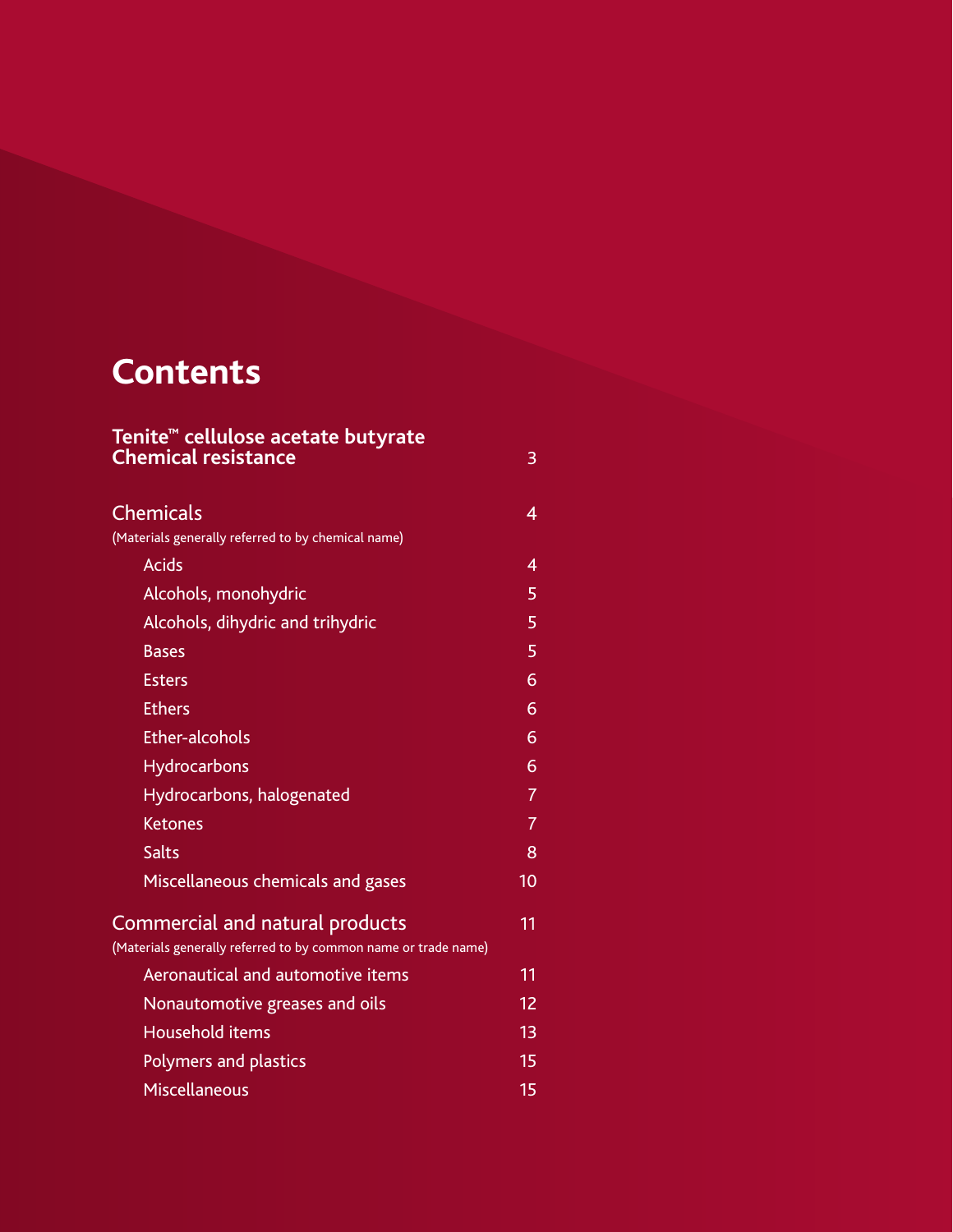# cellulose acetate butyrate

## **Chemical resistance**

Tenite™ cellulose acetate butyrate has been tested in contact with a number of materials, and the results are presented in this brochure.

Most tests were conducted by immersing injection molded specimens of Tenite™ cellulose acetate butyrate in a chemical for the period of time shown. Most figures given are the result of a single test, and the measured gains in weight and thickness are rounded to the nearest 0.1%. Unless stated otherwise, tests were conducted at 23°C (73°F) and solutions were aqueous, i.e., "Acid, acetic, 5%" indicates a 5% solution of acetic acid in water tested at 23°C. Unless other characteristics are specifically mentioned, the information given under "Observed condition of plastic" refers only to the appearance and feel of the plastic specimen. **ICONTENT EXAMPLE CONTROL CONTROL CONTROL**<br>
Cellulose acetate butlyrate contains the particular contains and the particular contains a certain metallic designated in this publication are<br>
contained with a more of metallics

The test results presented in this report are intended only as a guide for the general chemical resistance of Tenite™ cellulose acetate butyrate. In actual applications where chemical resistance is a concern, it is necessary to conduct testing with the specific chemical, reagent, and end-use article involved. No effort is made in this publication to account for specific chemicals or reagents that may no longer be commercially available or that may have been modified after test results were obtained.

Certain materials designated in this publication are generally unsatisfactory for use in contact with Tenite<sup>™</sup> cellulose acetate butyrate. There is no implication that other materials are suited for use with Tenite.

Because results from tests conducted at different temperatures or for different time periods may be different from those shown in this report, users of Tenite™ cellulose acetate butyrate must be guided by their own tests, made under conditions equivalent to or representative of those to which the plastic will be subjected in actual service.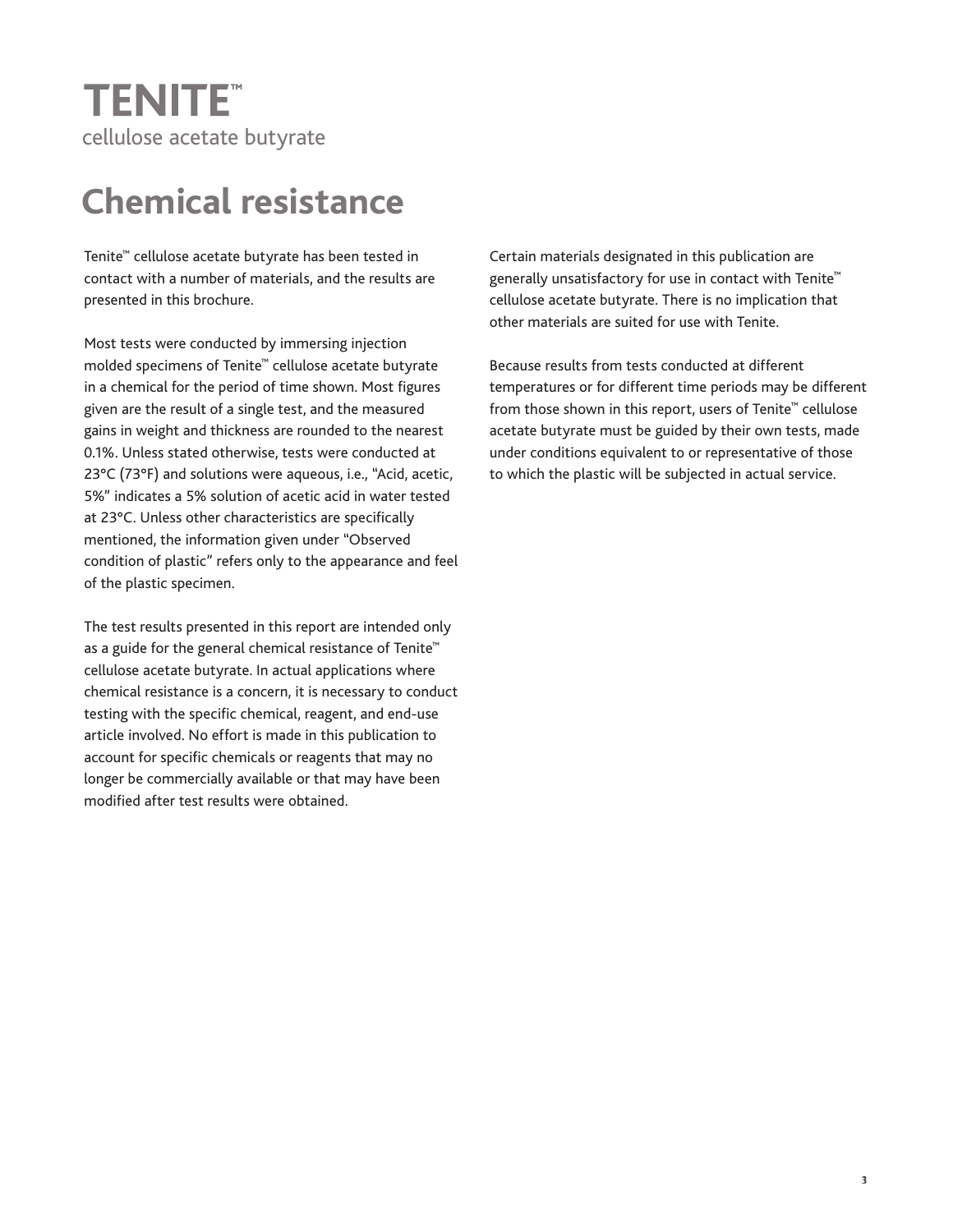| <b>Percent increase</b> |                        |        |                          |                                      |
|-------------------------|------------------------|--------|--------------------------|--------------------------------------|
| Reagent                 | <b>Time exposed</b>    |        | Weight Thickness         | <b>Observed condition of plastic</b> |
| <b>Chemicals</b>        |                        |        |                          |                                      |
| <b>Acids</b>            |                        |        |                          |                                      |
| Acetic, 5%              | 1 year                 | 3.6    | 2.1                      | Slightly softened                    |
| Acetic, 10%             | 2 months               | 5.2    | 2.4                      | Slightly softened                    |
| •Acetic, 30%            | 2 months               | 13.6   | 8.6                      | Softened and swollen                 |
| Boric, 5%               | 2 days                 | 1.3    | 0.0                      | Unchanged                            |
| Chromic, 6%             | 8 days, 38°C (100°F)   | 2.0    | 0.1                      | Slightly stained                     |
| Citric, 10%             | 4 months, 60°C (140°F) | 1.6    | 0.8                      | Slightly softened                    |
| Citric, 10%             | 1 year                 | 1.4    | 0.6                      | Unchanged                            |
| •Citric, 60%            | 4 months, 60°C (140°F) |        |                          | Surface attacked                     |
| Fluosilicic, 10%        | 2 months               | 4.5    | 1.2                      | Unchanged                            |
| Fluosilicic, 28%        | 2 months               | 4.7    | 3.6                      | Unchanged                            |
| Formic, 3%              | 20 days                |        | —                        | Unchanged                            |
| Hydrochloric, 10%       | 1 year                 | 0.9    | 0.5                      | Surface slightly attacked            |
| •Hydrofluoric, 10%      | 1 month                | 10.3   | 5.5                      | Slightly swollen and softened        |
| •Hydrofluoric, 48%      |                        |        |                          | Dissolved                            |
| Lactic, 50%             | 2 days                 | 1.6    | 0.5                      | Unchanged                            |
| ·Nitric, 10%            | 8 months               |        |                          | Decomposed                           |
| Oleic                   | 1 year                 | 2.3    | 1.5                      | Unchanged                            |
| Phosphoric, 30%         | 2 months               | 1.3    | 0.8                      | Unchanged                            |
| Phosphoric, 50%         | 2 months               | 1.6    | 0.8                      | Unchanged                            |
| •Phosphoric, 75%        | 2 months               |        |                          | Partially decomposed                 |
| Pyrogallic, 4%          | 1 week                 | 2.6    | 1.1                      | Stained yellow                       |
| Stearic                 | 1 week                 |        |                          | Unchanged                            |
| Sulfuric, 3%            | 1 year                 | 1.6    | 1.0                      | Slightly discolored                  |
| Sulfuric, 10%           | 1 year                 | 1.5    | 0.7                      | Slightly discolored                  |
| Sulfuric, 20%           | 1 year                 | 0.9    | 0.3                      | Slightly softened, surface attacked  |
| Sulfuric, 30%           | 1 year                 | $-0.4$ | $-0.3$                   | Surface attacked                     |
| Sulfuric, 94%           |                        |        | $\overline{\phantom{0}}$ | Disintegrated                        |
| Tannic, 10%             | 4 months, 38°C (100°F) | 2.8    | 1.2                      | Unchanged                            |
| Trichloroacetic, 1%     | 1 month                | 3.3    | 0.5                      | Unchanged                            |
| ∙Trichloroacetic, 5%    | 1 month                | 9.3    | 3.1                      | Softened                             |

4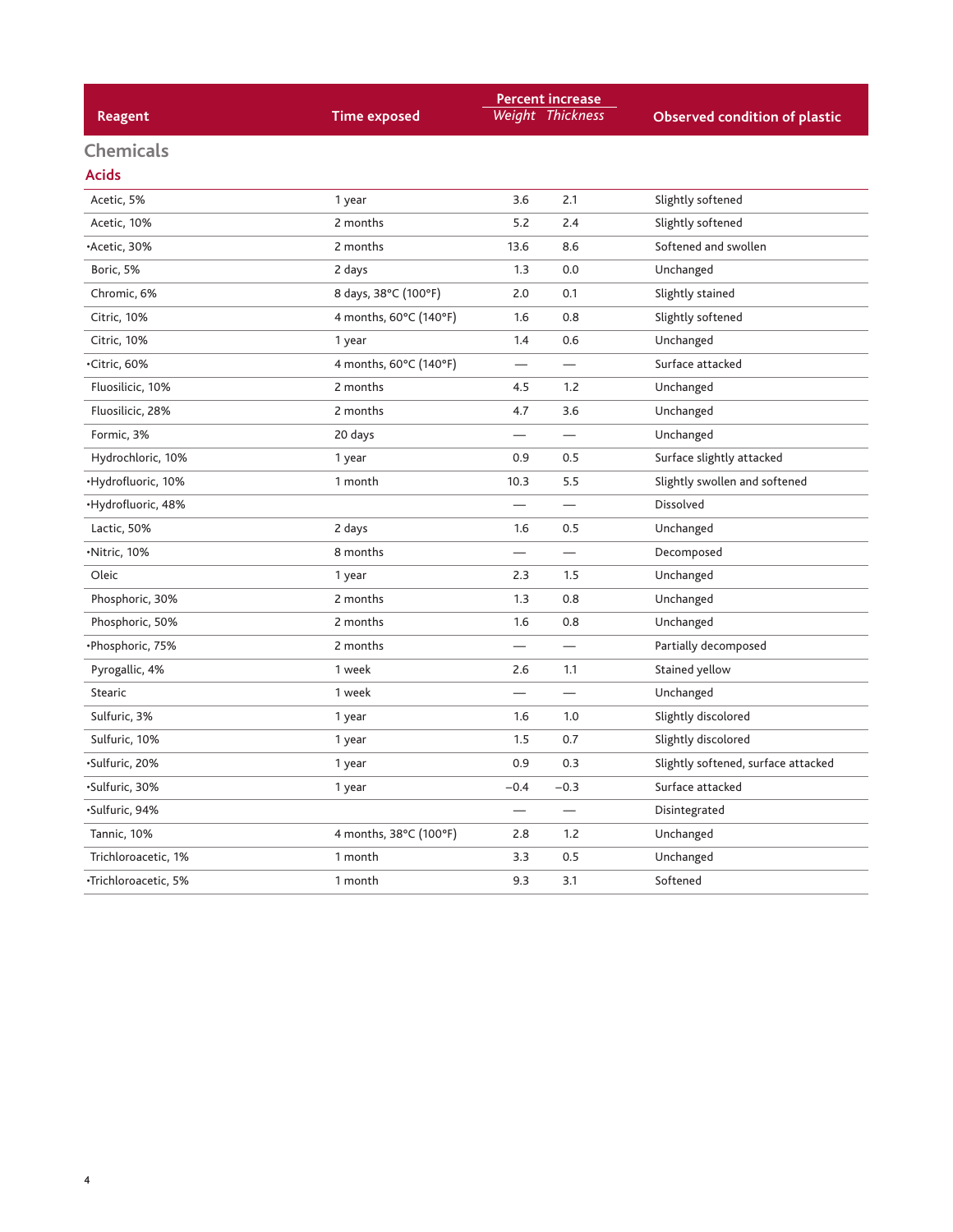|                                        |                      |                          | <b>Percent increase</b>  |                                      |  |
|----------------------------------------|----------------------|--------------------------|--------------------------|--------------------------------------|--|
| <b>Reagent</b>                         | <b>Time exposed</b>  |                          | Weight Thickness         | <b>Observed condition of plastic</b> |  |
|                                        |                      |                          |                          |                                      |  |
| Alcohols, monohydric                   |                      |                          |                          |                                      |  |
| n-Amyl                                 | 2 days               | 3.1                      | 3.0                      | Unchanged                            |  |
| ·tert-Amyl                             | 2 days               | 14.0                     | 11.3                     | Softened, tacky                      |  |
| •n-Butyl                               | 2 days               | 6.5                      | 7.2                      | Swollen                              |  |
| •sec-Butyl                             | 2 days               | 7.2                      | 10.7                     | Swollen                              |  |
| <i>•tert-</i> Butyl                    | 2 days               | 3.6                      | 3.3                      | Slightly softened                    |  |
| •Diacetone                             |                      | $\overline{\phantom{0}}$ | $\overline{\phantom{0}}$ | Dissolved                            |  |
| •Ethyl (denatured)                     | 2 days               | 23.0                     | 24.7                     | Softened                             |  |
| •Ethyl, 50%                            | 1 week               | 13.4                     | 11.6                     | Softened                             |  |
| ·2-Ethylhexyl                          | 1 week               |                          |                          | Swollen                              |  |
| ·Isoamyl                               | 2 days               | 2.0                      | 2.1                      | Very slightly softened               |  |
| ·Isopropyl                             | 2 days               | 23.4                     | 25.1                     | Softened, tacky                      |  |
| ·Methyl                                |                      |                          |                          | Dissolved                            |  |
| Methyl, 5%                             | 1 year               | 2.0                      | 1.2                      | Slightly softened                    |  |
| ·n-Propyl                              | 2 days               | 15.0                     | 4.4                      | Slightly softened                    |  |
| ·Tetrahydrofurfuryl                    |                      |                          |                          | Dissolved                            |  |
| Alcohols, dihydric and trihydric       |                      |                          |                          |                                      |  |
| ·Diethylene glycol                     | 2 months             | 8.2                      | 6.1                      | Softened                             |  |
| 2-Ethyl hexanediol-1,3                 | 2 days, 38°C (100°F) | $\overline{\phantom{0}}$ | $\overline{\phantom{0}}$ | Unchanged                            |  |
| Ethylene glycol                        | 1 year               | 4.2                      | 2.1                      | Unchanged                            |  |
| Glycerin                               | 1 year               | 0.0                      | 0.4                      | Unchanged                            |  |
| Propylene glycol                       | 2 days               | 0.4                      | 0.0                      | Unchanged                            |  |
| ·Triethylene glycol                    | 2 months             | 8.6                      | 6.7                      | Softened                             |  |
| <b>Bases</b>                           |                      |                          |                          |                                      |  |
| *Ammonium hydroxide, 10%               | 2 months             | 21.9                     | 12.9                     | Softened                             |  |
| Calcium hydroxide, saturated solution  | 1 week               | 1.7                      | 0.7                      | Unchanged                            |  |
| Sodium hydroxide, 1%                   | 1 year               | 1.0                      | 0.6                      | Unchanged                            |  |
| Sodium hydroxide, 10%                  | 8 months             | 3.2                      | 2.2                      | <b>Brittle</b>                       |  |
| Trimethylbenzyl ammonium hydroxide, 5% | 17 days              | 1.1                      | 0.0                      | Unchanged                            |  |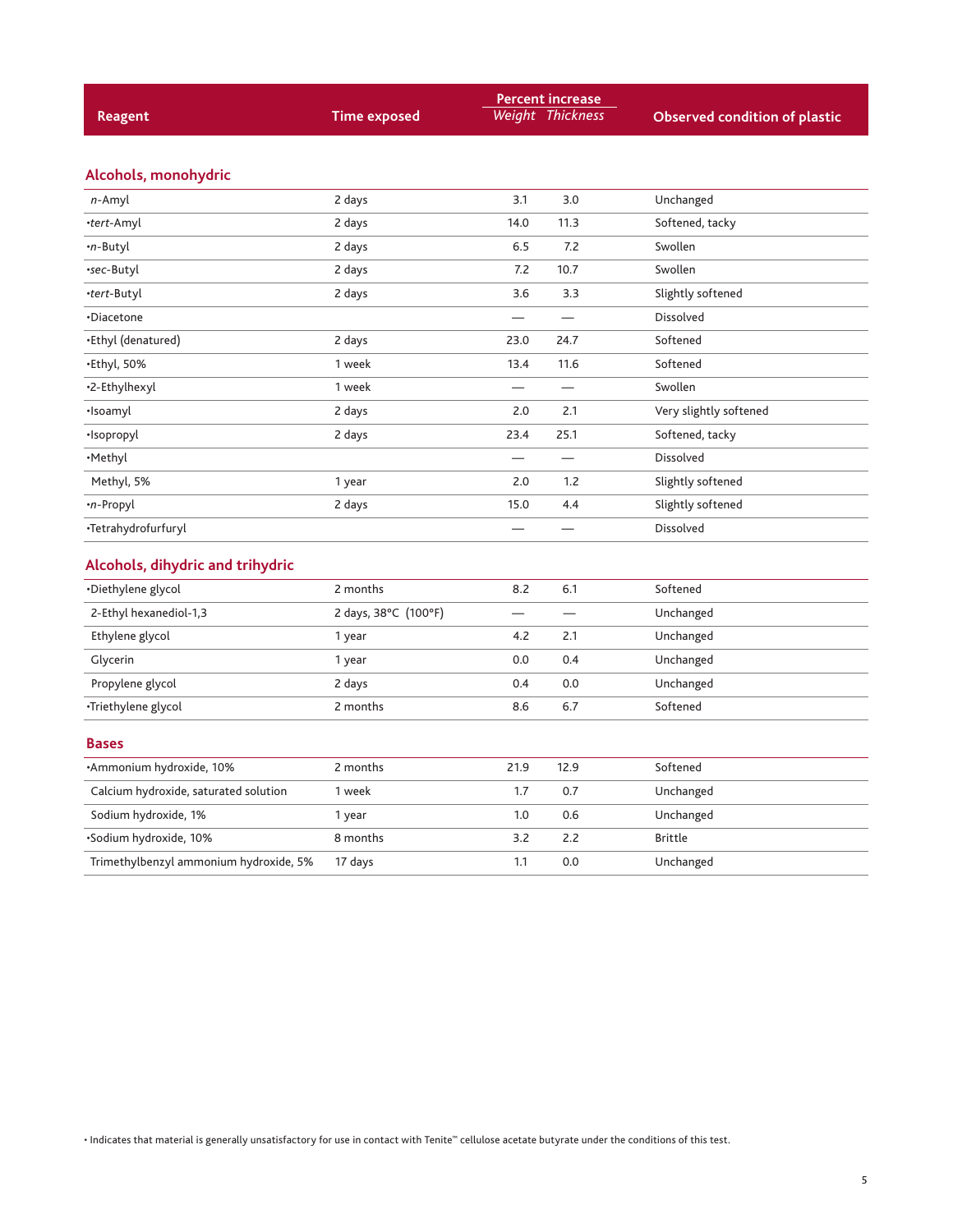| <b>Reagent</b>                            | <b>Time exposed</b>   |                          | <b>Percent increase</b><br>Weight Thickness | <b>Observed condition of plastic</b>                                          |
|-------------------------------------------|-----------------------|--------------------------|---------------------------------------------|-------------------------------------------------------------------------------|
| <b>Esters</b>                             |                       |                          |                                             |                                                                               |
| ·n-Butyl acetate                          |                       |                          | $\overline{\phantom{0}}$                    | <b>Dissolved</b>                                                              |
| •sec-Butyl acetate                        |                       |                          |                                             | <b>Dissolved</b>                                                              |
| Di-2-Ethylhexyl adipate                   | 1 year                | 0.9                      | 0.3                                         | Unchanged                                                                     |
| Di-2-Ethylhexyl phthalate                 | 1 month, 50°C (122°F) |                          | Small gain                                  |                                                                               |
| •Ethyl acetate                            |                       |                          |                                             | <b>Dissolved</b>                                                              |
| •Ethyl lactate                            |                       |                          |                                             | <b>Dissolved</b>                                                              |
| •Ethyl propionate                         |                       |                          |                                             | <b>Dissolved</b>                                                              |
| •Ethylene glycol monoethyl ether acetate  |                       |                          |                                             | <b>Dissolved</b>                                                              |
| •Ethylene glycol monomethyl ether acetate |                       | $\overline{\phantom{0}}$ |                                             | <b>Dissolved</b>                                                              |
| ·Isoamyl acetate                          |                       |                          |                                             | <b>Dissolved</b>                                                              |
| ·Isobutyl acetate                         |                       |                          |                                             | <b>Dissolved</b>                                                              |
| ·Isopropyl acetate                        |                       |                          |                                             | <b>Dissolved</b>                                                              |
| •Methyl acetate                           |                       |                          |                                             | Dissolved                                                                     |
| ·n-Propyl acetate                         |                       |                          |                                             | <b>Dissolved</b>                                                              |
| <b>Ethers</b>                             |                       |                          |                                             |                                                                               |
| ·Dichlorodiethyl ether                    |                       | $\overline{\phantom{0}}$ | $\overline{\phantom{0}}$                    | <b>Dissolved</b>                                                              |
| •Diethyl ether                            | 2 days                | 46.0                     | 50.0                                        | Considerably swollen                                                          |
| Di-Isopropyl ether                        | 2 days                | 0.8                      | 1.1                                         | Unchanged                                                                     |
| <b>Ether-alcohols</b>                     |                       |                          |                                             |                                                                               |
| •Ethylene glycol monoethyl ether          |                       |                          |                                             | <b>Dissolved</b>                                                              |
| •Ethylene glycol monomethyl ether         |                       |                          |                                             | Dissolved                                                                     |
| <b>Hydrocarbons</b>                       |                       |                          |                                             |                                                                               |
| Gas, natural, aromatic-free               | 1 year                |                          |                                             | Showed slight decrease in tensile<br>strength and increase in impact strength |
| Gas, natural, 5% aromatic content         | 23 days               |                          |                                             | Showed slight decrease in tensile<br>strength and increase in impact strength |
| Heptane                                   | 1 year                | 1.6                      | 2.5                                         | Unchanged                                                                     |
| Hexane                                    | 1 week                |                          | $\overline{\phantom{0}}$                    | Unchanged                                                                     |
| Propane, gas                              | 2 months              | 0.3                      | 0.6                                         | Unchanged                                                                     |
| Propane, liquid                           | 2 months              | 1.4                      | 4.6                                         | Unchanged                                                                     |
| ·Toluene                                  | 2 days                | 39.3                     | 54.9                                        | Softened                                                                      |
| ·Xylene                                   | 1 week                | 41.5                     | 33.2                                        | Softened                                                                      |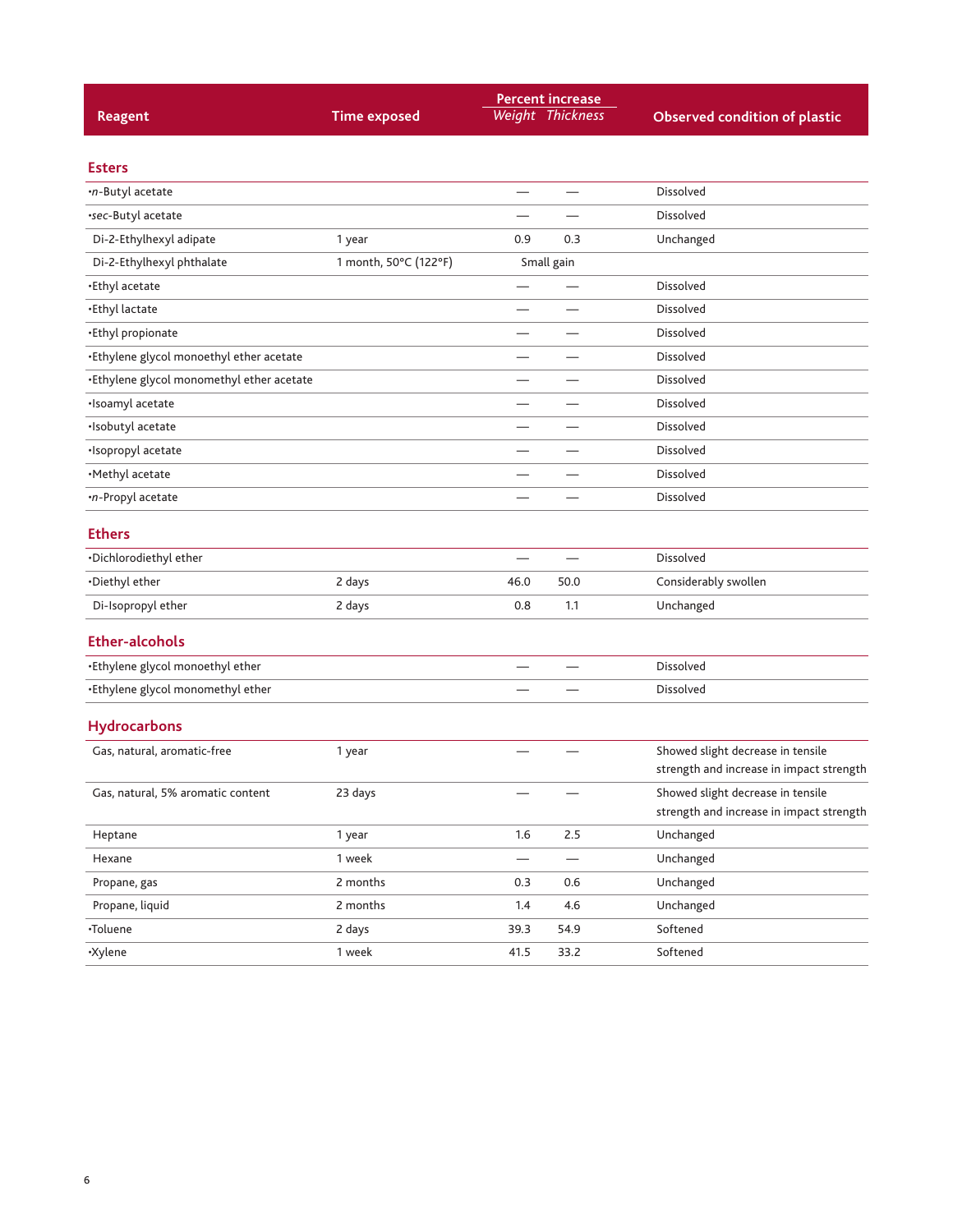| Reagent                          | <b>Time exposed</b> |                          | <b>Percent increase</b><br><b>Weight Thickness</b> | <b>Observed condition of plastic</b> |
|----------------------------------|---------------------|--------------------------|----------------------------------------------------|--------------------------------------|
| <b>Hydrocarbons, halogenated</b> |                     |                          |                                                    |                                      |
| •Carbon tetrachloride            | 2 days              | 14.8                     | 6.8                                                | Surface slightly softened            |
| •Chlorobenzene                   |                     |                          |                                                    | Dissolved                            |
| ·Chlorobromomethane              |                     |                          |                                                    | Dissolved                            |
| •Chloroform                      |                     |                          |                                                    | <b>Dissolved</b>                     |
| •o-Dichlorobenzene               | 3 days              |                          |                                                    | Softened and swollen                 |
| ·p-Dichlorobenzene               | 3 days              | 11.1                     | 11.7                                               | Swollen                              |
| •Ethylene chloride               |                     |                          |                                                    | Dissolved                            |
| ·Methylene chloride              |                     |                          |                                                    | Dissolved                            |
| •Propylene chloride              |                     |                          |                                                    | Dissolved                            |
| •s-Tetrabromoethane              | 3 days              |                          |                                                    | Softened, swollen, and tacky         |
| •Tetrachloroethane               |                     |                          |                                                    | Dissolved                            |
| ·Tetrachloroethylene             | 12 days             |                          |                                                    | <b>Badly swollen</b>                 |
| ·Trichloroethylene               | 1 day               |                          |                                                    | <b>Badly swollen</b>                 |
| <b>Ketones</b>                   |                     |                          |                                                    |                                      |
| •Acetone                         |                     | $\overline{\phantom{0}}$ |                                                    | Dissolved                            |
| ·Cyclohexanone                   |                     |                          |                                                    | Dissolved                            |
| •Diisopropyl ketone              |                     |                          |                                                    | Dissolved                            |
| ·Methyl ethyl ketone             |                     |                          |                                                    | Dissolved                            |
| ·Methyl n-butyl ketone           |                     |                          |                                                    | Dissolved                            |
| ·Methyl isobutyl ketone          |                     |                          |                                                    | <b>Dissolved</b>                     |
| •Phorone                         |                     |                          |                                                    | <b>Dissolved</b>                     |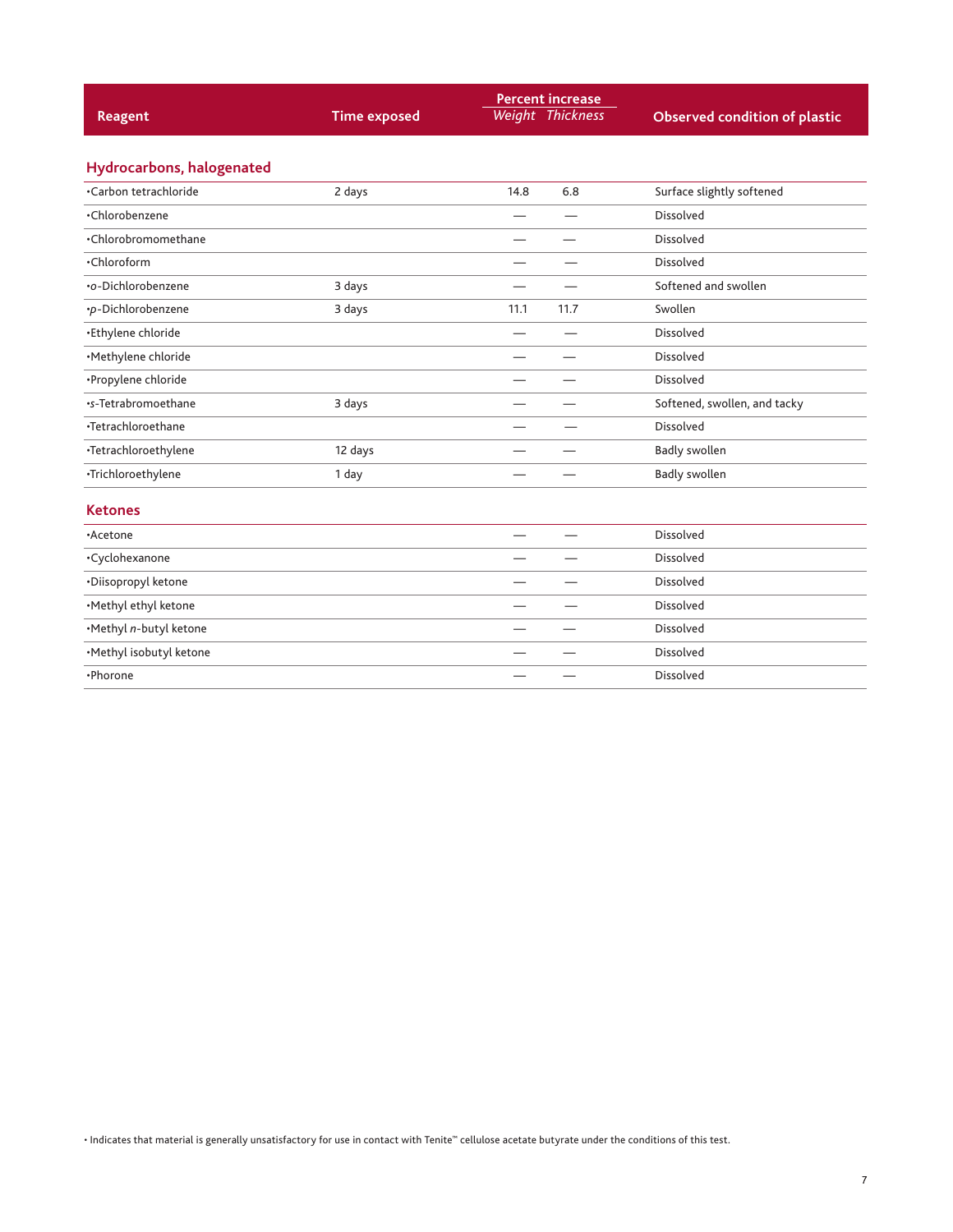| <b>Reagent</b>                            | <b>Time exposed</b>          |        | <b>Percent increase</b><br>Weight Thickness | <b>Observed condition of plastic</b> |
|-------------------------------------------|------------------------------|--------|---------------------------------------------|--------------------------------------|
| <b>Salts</b>                              |                              |        |                                             |                                      |
| Aluminum acetate, basic, 33% water slurry | 2 months                     | 1.8    | 0.6                                         | Unchanged                            |
| Aluminum chloride, 10%                    | 2 months                     | 1.5    | 0.7                                         | Unchanged                            |
| Aluminum chloride, saturated solution     | 2 months                     | 0.1    | 0.0                                         | Unchanged                            |
| Aluminum sulfate, solid                   | 3 months                     | 1.7    | 1.1                                         | Unchanged                            |
| Ammonium bifluoride, saturated solution   | 1 month                      | 2.3    | $\overline{\phantom{0}}$                    | Slightly bleached                    |
| Ammonium chloride, saturated solution     | 1 month                      | 2.1    | 0.8                                         | Unchanged                            |
| Ammonium nitrate, solid                   | 1 week                       | 0.2    | 0.2                                         | Unchanged                            |
| Ammonium nitrate, 10%                     | 1 week                       | 1.7    | 0.8                                         | Unchanged                            |
| Ammonium sulfate, solid                   | 1 year                       | 0.1    | 0.6                                         | Unchanged                            |
| Ammonium sulfate, 10%                     | 1 year                       | 1.3    | 0.5                                         | Unchanged                            |
| Calcium chloride, 2.5%                    | 1 year                       | 1.5    | 0.9                                         | Unchanged                            |
| Calcium chloride, 40%                     | 2 months                     | 0.4    | 0.0                                         | Unchanged                            |
| Calcium hypochlorite, 6%                  | 1 year                       | 6.0    | $-3.8$                                      | Softened and cracked                 |
| Calcium hypochlorite, 30%                 | 13 days                      | 0.8    | 0.0                                         | Unchanged                            |
| Calcium phosphate, monobasic, solid       | 1 year                       | 1.7    | 0.5                                         | Unchanged                            |
| Calcium phosphate, dibasic, solid         | 1 year                       | $-0.6$ | 0.6                                         | Unchanged                            |
| Calcium phosphate, tribasic, solid        | 1 year                       | $-0.6$ | 0.6                                         | Unchanged                            |
| Calcium sulfate (gypsum), solid           | 1 year                       | $-0.1$ | 0.6                                         | Unchanged                            |
| Copper sulfate (cupric), 10%              | 2 months                     | 1.7    | 0.6                                         | Unchanged                            |
| Copper sulfate, saturated solution        | 2 months                     | 1.7    | 0.9                                         | Unchanged                            |
| Cuprous chloride, solid                   | 1 week                       | 1.5    |                                             | Unchanged                            |
| Ferric ammonium sulfate, solid            | 1 week, 38°C (100°F), 80% RH | 0.3    | $\overline{\phantom{0}}$                    | Unchanged                            |
| Ferric chloride, 5%                       | 2 months                     | 2.0    | 0.8                                         | Unchanged                            |
| Ferric chloride, 20%                      | 2 months                     | 1.7    | 1.0                                         | Unchanged                            |
| Ferric chloride, 40%                      | 2 months                     | 1.3    | 0.4                                         | Unchanged                            |
| Ferric chloride, saturated solution       | 1 month                      | 0.9    | 0.3                                         | Unchanged                            |
| Lithium bromide, solid                    | 1 week                       | $-0.7$ | 0.0                                         | Unchanged                            |
| Lithium bromide, 50%                      | 1 week                       | 0.0    | 0.0                                         | Unchanged                            |
| Magnesium carbonate, 2.5%                 | 2 days                       | 1.6    | 1.0                                         | Unchanged                            |
| Potassium aluminum sulfate (alum), 21%    | 4 months, 38°C (100°F)       | 1.9    | 0.8                                         | Unchanged                            |
| Potassium bromide, 3%                     | 3 days, 38°C (100°F)         | 1.3    | $\overline{\phantom{0}}$                    | Unchanged                            |
| Potassium chloride, solid                 | 1 year                       | 0.1    | 0.5                                         | Unchanged                            |
| Potassium chloride, 10%                   | 1 year                       | 1.7    | 0.4                                         | Unchanged                            |
| Potassium chrome alum, 10%                | 3 days, 38°C (100°F)         | 1.3    | —                                           | Unchanged                            |
| Potassium cyanide, 10%                    | 2 months                     | 1.4    | 0.3                                         | Slightly discolored (brown)          |
| Potassium cyanide, saturated solution     | 2 months                     | 0.5    | 0.0                                         | Slightly discolored (brown)          |
| Potassium ferricyanide, 10%               | 4 days                       |        | $\overline{\phantom{0}}$                    | Unchanged                            |
| Potassium sulfate, solid                  | 1 year                       | 0.1    | 0.6                                         | Unchanged                            |
| Potassium sulfate, 10%                    | 1 year                       | 1.4    | 0.4                                         | Unchanged                            |
| Silver nitrate, 2.5%                      | 2 days                       | 1.5    | 0.0                                         | Unchanged                            |
| Sodium acetate, 3%                        | 3 days, 38°C (100°F)         | 1.3    |                                             | Unchanged                            |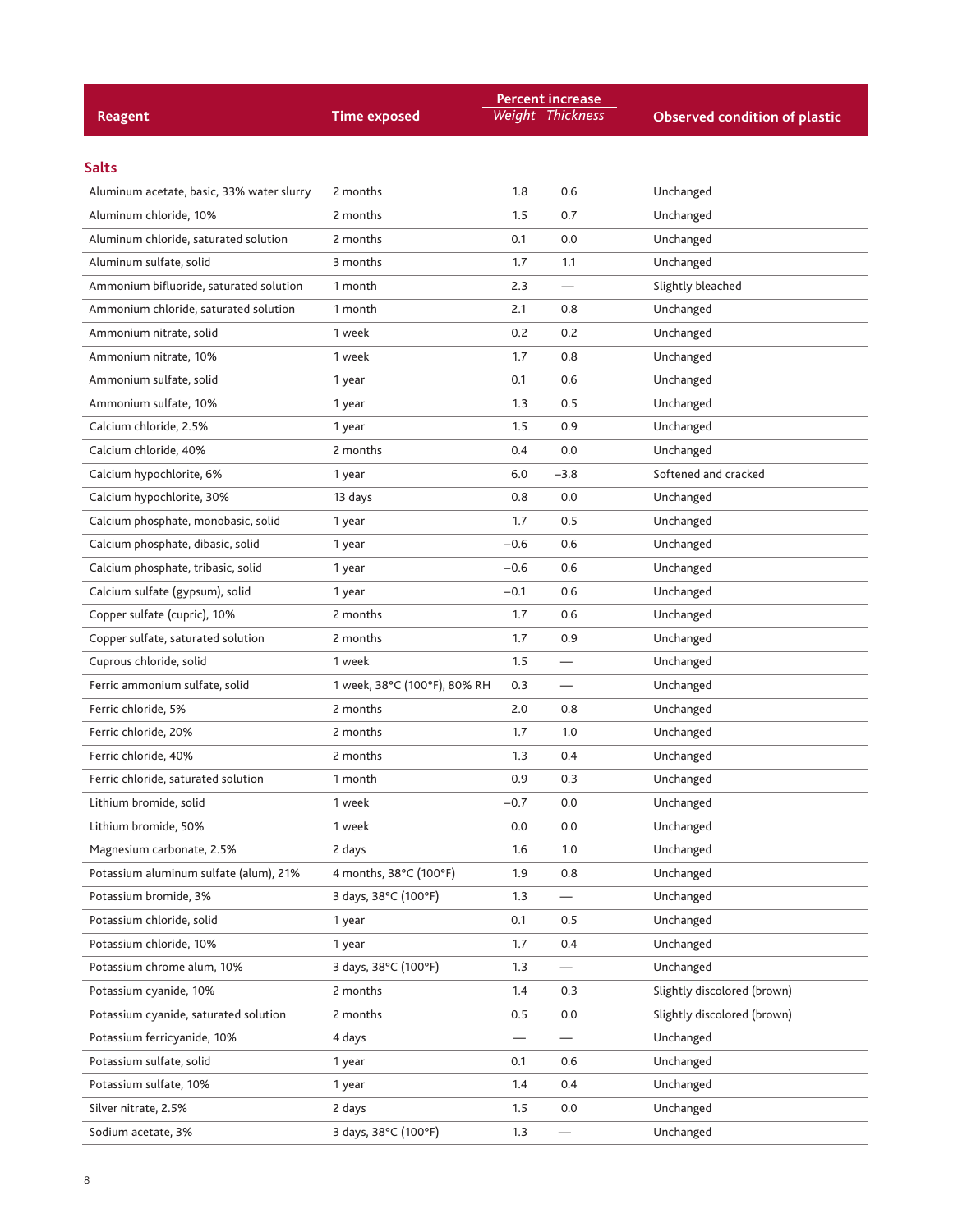|                                        |                              |                   | <b>Percent increase</b>  |                                      |  |  |
|----------------------------------------|------------------------------|-------------------|--------------------------|--------------------------------------|--|--|
| Reagent                                | <b>Time exposed</b>          |                   | <b>Weight Thickness</b>  | <b>Observed condition of plastic</b> |  |  |
|                                        |                              |                   |                          |                                      |  |  |
| Salts, continued                       |                              |                   |                          |                                      |  |  |
| Sodium aluminum sulfate, solid         | 1 week                       | 1.6               | 0.4                      | Unchanged                            |  |  |
| Sodium bicarbonate, 2.5%               | 2 days                       | 1.7               | 0.5                      | Unchanged                            |  |  |
| Sodium bisulfate, solid                | 1 week, 38°C (100°F), 80% RH | 0.1               |                          | Unchanged                            |  |  |
| Sodium bisulfate, 1%                   | 3 days, 38°C (100°F)         | 1.3               |                          | Unchanged                            |  |  |
| Sodium bisulfite, 20%                  | 1 week                       | 2.1               | 0.8                      | Unchanged                            |  |  |
| Sodium borate, 2.5%                    | 2 days                       | 1.5               | 0.5                      | Unchanged                            |  |  |
| Sodium carbonate, solid                | 1 week, 38°C (100°F), 80% RH | 3.9               |                          | Unchanged                            |  |  |
| Sodium carbonate, 2.5%                 | 1 year                       | 1.3               | 0.9                      | Unchanged                            |  |  |
| Sodium carbonate, 6%                   | 3 days, 38°C (100°F)         | 1.2               |                          | Unchanged                            |  |  |
| Sodium carbonate, 10%                  | 1 year                       | $\qquad \qquad -$ |                          | Unchanged                            |  |  |
| Sodium chloride, 2.5%                  | 1 year                       |                   |                          | Unchanged                            |  |  |
| Sodium chloride, 10%                   | 1 year                       | 1.3               | 0.5                      | Unchanged                            |  |  |
| Sodium chloride, saturated solution    | 2 months                     | 0.8               | 0.3                      | Unchanged                            |  |  |
| Sodium chloride, saturated solution    | 2 months, 60°C (140°F)       | 0.9               | 0.9                      | Unchanged                            |  |  |
| Sodium chromate, saturated solution    | 1 week                       | 0.6               | 0.2                      | Unchanged                            |  |  |
| Sodium cyanide, 10%                    | 2 months                     | 1.0               | 0.3                      | Unchanged                            |  |  |
| Sodium cyanide, saturated solution     | 2 months                     | $-0.2$            | $-0.4$                   | Unchanged                            |  |  |
| Sodium ferrocyanide, solid             | 1 week                       | 0.8               |                          | Unchanged                            |  |  |
| Sodium fluoride, 4%                    | 1 month                      | 2.5               |                          | Unchanged                            |  |  |
| Sodium hypochlorite, 30%               | 13 days                      | 1.1               | $-2.1$                   | Unchanged                            |  |  |
| Sodium nitrate, solid                  | 2 months                     | 0.1               | 0.1                      | Unchanged                            |  |  |
| Sodium nitrate, 10%                    | 1 year                       | 1.2               | 0.4                      | Unchanged                            |  |  |
| Sodium nitrate, saturated solution     | 2 months                     | 0.9               | 0.4                      | Unchanged                            |  |  |
| Sodium silicate, solid                 | 2 months                     | 0.3               | 0.2                      | Unchanged                            |  |  |
| Sodium silicate, saturated solution    | 2 months                     | 1.2               | 0.1                      | Unchanged                            |  |  |
| Sodium sulfite, 10%                    | 1 week                       | 2.1               | 0.9                      | Unchanged                            |  |  |
| Sodium thiosulfate, 20%                | 13 days                      | 1.1               | 0.0                      | Unchanged                            |  |  |
| Sodium thiosulfate, 24%                | 3 days, 38°C (100°F)         | 1.2               |                          | Unchanged                            |  |  |
| Tetra (2-Ethylbutyl) silicate          | 1 month, 50°C (122°F)        | $-0.7$            | $-0.1$                   | Unchanged                            |  |  |
| Trimethyl benzyl ammonium chloride, 5% | 17 days                      | 1.1               | 0.1                      | Unchanged                            |  |  |
| Zinc chloride (hydrous salt)           | 1 week                       | 0.5               | 0.0                      | Unchanged                            |  |  |
| Zinc chloride, saturated solution      | 1 week                       | 1.4               | 0.8                      | Slightly etched                      |  |  |
| Zinc oxide, solid                      | 1 week                       |                   | $\overline{\phantom{0}}$ | Unchanged                            |  |  |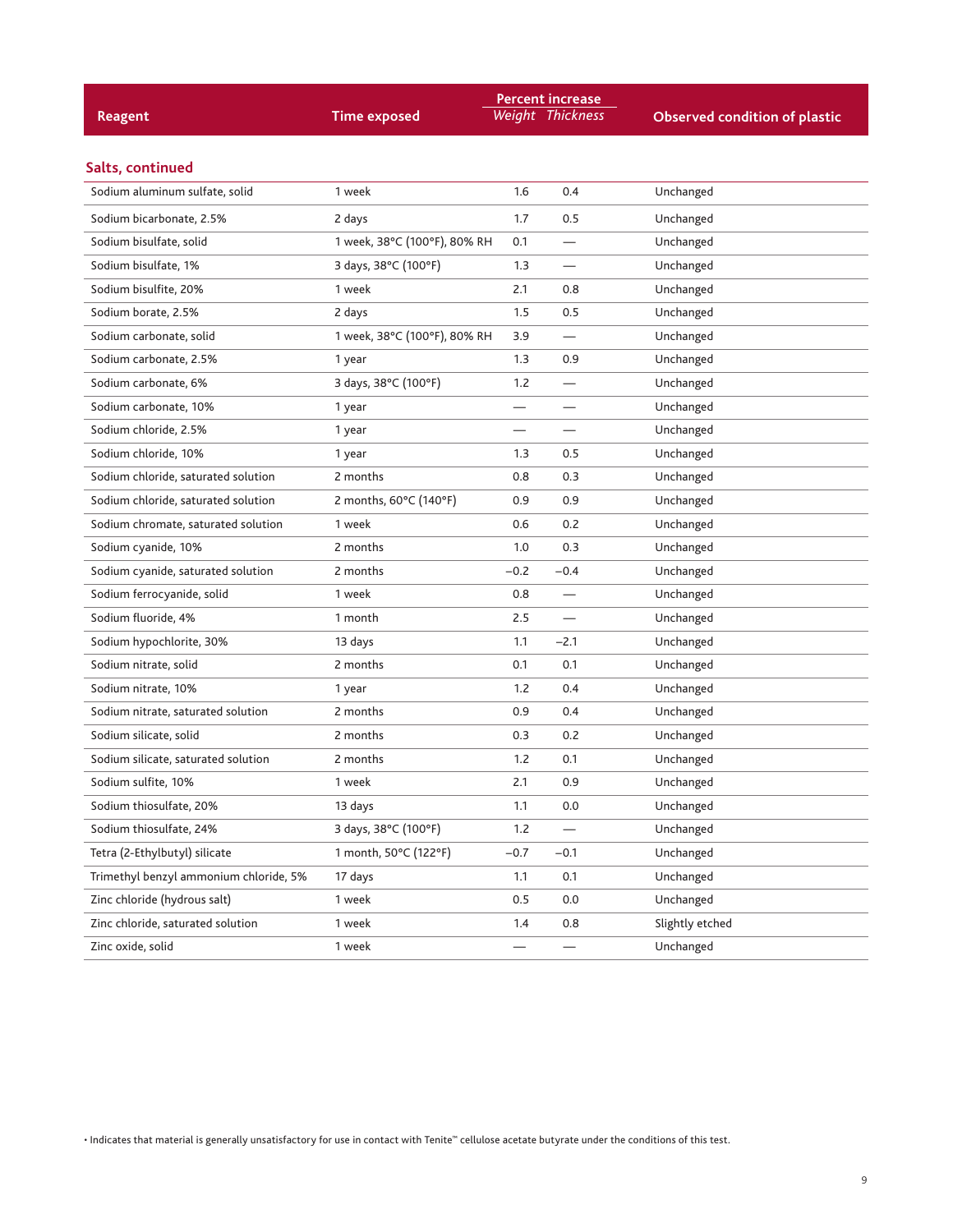| Reagent                                 | <b>Time exposed</b>       |                          | <b>Percent increase</b><br><b>Weight Thickness</b> | <b>Observed condition of plastic</b> |
|-----------------------------------------|---------------------------|--------------------------|----------------------------------------------------|--------------------------------------|
|                                         |                           |                          |                                                    |                                      |
| Miscellaneous chemicals and gases       |                           |                          |                                                    |                                      |
| Ammoniated mercury                      | 1 week, 60°C (140°F)      |                          |                                                    | Unchanged                            |
| •Aniline                                |                           |                          |                                                    | Dissolved                            |
| ·Benzaldehyde                           |                           |                          |                                                    | Dissolved                            |
| ·Butadiene-1,3, liquid                  | 6 months                  | 19.3                     | 26.4                                               | Swollen and softened                 |
| Butadiene-1,3, gas                      | 1 month                   | 2.7                      | 2.3                                                | Unchanged                            |
| ·Carbon disulfide                       | 1 week                    | 25.8                     | 1.6                                                | Softened and swollen                 |
| ·Carbon disulfide, saturated atmosphere | 2 days                    | 17.4                     | 11.8                                               | Warped                               |
| •Chlorine, dry                          | 1 week                    | 8.8                      | 2.2                                                | Crazed and brittle                   |
| •Chlorine, moist                        | 1 week                    | 7.8                      | 0.1                                                | Crazed and brittle                   |
| •Chlorine, saturated solution           | 1 week                    |                          |                                                    | Considerably softened and swollen    |
| •1,4-Dioxane                            |                           | $\overline{\phantom{0}}$ |                                                    | <b>Dissolved</b>                     |
| Ethylene oxide, gas                     | 10 minutes, 41°C (105°F)  |                          |                                                    | Unchanged                            |
| •Ethylene oxide, gas                    | 1 day                     | 20.9                     | 25.6                                               | Swollen and softened                 |
| Formaldehyde, 4%                        | 10 min per day for 5 days | 0.2                      |                                                    | Unchanged                            |
| •Formaldehyde, 35%                      | 2 months                  | 13.0                     | 6.7                                                | Swollen and softened                 |
| •Furfural                               |                           |                          |                                                    | Dissolved                            |
| Hydrogen peroxide, 3%                   | 1 year                    | 1.7                      | 1.1                                                | Unchanged                            |
| Hydrogen peroxide, 5%                   | 2 days                    | 1.4                      | 1.3                                                | Unchanged                            |
| Hydrogen sulfide, dry                   | 2 months                  | 2.3                      | 0.8                                                | Unchanged                            |
| Hydrogen sulfide, moist                 | 2 months                  | 3.0                      | 1.7                                                | Unchanged                            |
| Hydrogen sulfide, saturated solution    | 2 months                  | 5.9                      | 2.3                                                | Unchanged                            |
| Hydroquinone, 20 g per gallon           | 1 week                    | 2.4                      | 1.0                                                | Slightly stained yellow              |
| ·Methyl methacrylate monomer            |                           |                          |                                                    | <b>Dissolved</b>                     |
| •Nitrobenzene                           |                           |                          |                                                    | Dissolved                            |
| Ozone, 0.05-0.15 ppm                    | 45 days (outdoors)        |                          |                                                    | Unchanged                            |
| Ozone, 0.7 ppm                          | 45 days, 49°C (120°F)     |                          |                                                    | Yellowed                             |
| •Phenol                                 | 1 week                    |                          |                                                    | Decomposed                           |
| ·Styrene monomer                        |                           |                          |                                                    | Dissolved                            |
| Sulfur, solid                           | 1 week                    |                          | $\overline{\phantom{0}}$                           | Unchanged                            |
| ·Sulfur dioxide, dry                    | 2 months                  | 19.4                     | 8.6                                                | Swollen, slightly warped             |
| ·Sulfur dioxide, moist                  | 2 months                  | 31.9                     | 10.2                                               | Considerably swollen and warped      |
| ·Sulfur dioxide, saturated              | 2 months                  | 23.2                     | 18.1                                               | Swollen and warped                   |
| ·Sulfur dioxide in Hydrocarbons         |                           |                          | $\overline{\phantom{0}}$                           | Dissolved                            |
| ·Sulfur dioxide and hydrocarbon vapor   | 2 months                  | 19.2                     | 11.5                                               | Swollen                              |
| ·Titanium tetrachloride                 | 3 days                    | —                        | $\overline{\phantom{0}}$                           | Very brittle                         |
| Trinitrotoluene (TNT), water slurry     | 4 weeks                   |                          |                                                    | Stained                              |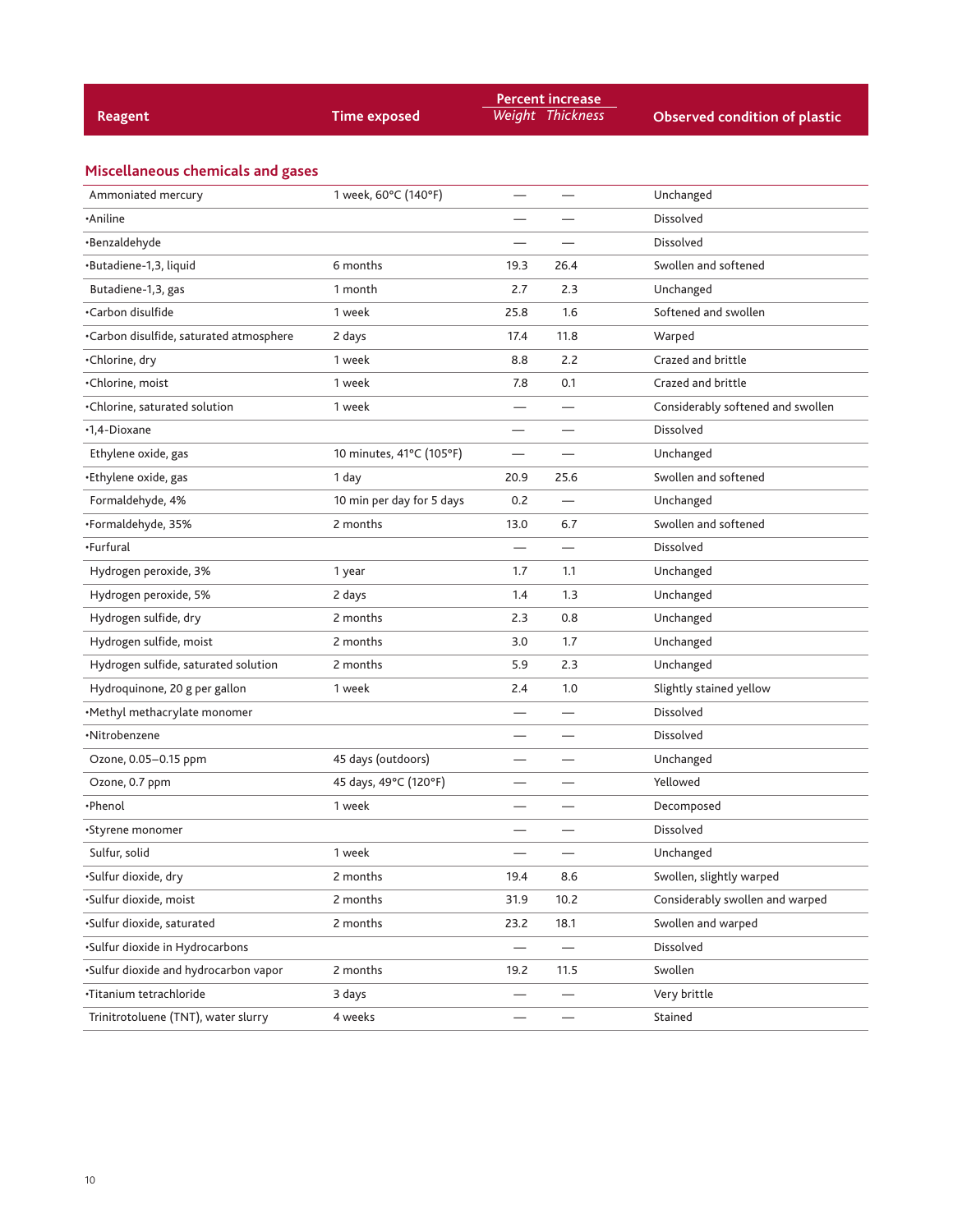| Reagent                                                        | <b>Time exposed</b>                                                                                                                       |                          | <b>Percent increase</b><br><b>Weight Thickness</b> | <b>Observed condition of plastic</b> |  |
|----------------------------------------------------------------|-------------------------------------------------------------------------------------------------------------------------------------------|--------------------------|----------------------------------------------------|--------------------------------------|--|
|                                                                |                                                                                                                                           |                          |                                                    |                                      |  |
| <b>Commercial and natural products</b>                         |                                                                                                                                           |                          |                                                    |                                      |  |
| <b>Aeronautical and automotive items</b>                       |                                                                                                                                           |                          |                                                    |                                      |  |
| Gasolines                                                      |                                                                                                                                           |                          |                                                    |                                      |  |
| Amoco <sup>™</sup> regular                                     | 1 year                                                                                                                                    | 7.7                      | 5.5                                                | Swollen and stained yellow           |  |
| Amoco <sup>™</sup> premium                                     | 1 year                                                                                                                                    | 18.4                     | 9.5                                                | Swollen                              |  |
| Aviation 100 octane<br>(Standard Oil Company)                  | 1 year                                                                                                                                    | 3.0                      | 3.2                                                | Slightly discolored                  |  |
| Exxon <sup>™</sup> extra                                       | 1 year                                                                                                                                    | 13.9                     | 9.8                                                | Swollen and stained pink             |  |
| Exxon <sup>™</sup> regular                                     | 1 year                                                                                                                                    | 5.2                      | 5.8                                                | Swollen and stained pink             |  |
| Shell <sup>™</sup> high-test                                   | 1 year                                                                                                                                    | 11.9                     | 7.5                                                | Swollen and stained pink             |  |
| Shell <sup>™</sup> regular                                     | 1 year                                                                                                                                    | 9.9                      | 8.1                                                | Swollen and stained yellow           |  |
| Texaco Fire Chief <sup>™</sup>                                 | 1 year                                                                                                                                    | 9.7                      | 7.0                                                | Swollen and stained yellow           |  |
| Texaco Sky Chief <sup>™</sup>                                  | 1 year                                                                                                                                    | 15.0                     | 12.1                                               | Swollen and stained pink             |  |
| Hydraulic fluids                                               |                                                                                                                                           |                          |                                                    |                                      |  |
| Delco Super 9 <sup>™</sup> brake fluid                         | 1 week                                                                                                                                    |                          |                                                    | Swollen and softened                 |  |
| DuPont No. 7 <sup>™</sup> heavy-duty<br>brake fluid (VV-B-860) | Screwdriver handle dipped in<br>fluid and allowed to stand 3 days<br>passed torsional requirement of<br>Federal Specification GGG-S-121d. |                          |                                                    |                                      |  |
| Indian Head <sup>™</sup> brake fluid                           | 1 week                                                                                                                                    |                          |                                                    | Swollen and stained                  |  |
| Skydrol <sup>™</sup> hydraulic fluid                           |                                                                                                                                           |                          |                                                    | Dissolved                            |  |
| Skydrol 500 <sup>™</sup> hydraulic fluid                       |                                                                                                                                           |                          |                                                    | Dissolved                            |  |
| Wagner 21-B <sup>™</sup> brake fluid                           | 1 week                                                                                                                                    |                          |                                                    | Swollen and softened                 |  |
| Jet propulsion fuel 1A                                         | 8 months                                                                                                                                  | 3.4                      | 3.0                                                | Unchanged                            |  |
| Jet propulsion fuel 3                                          | 8 months                                                                                                                                  | 3.9                      | 3.2                                                | Unchanged                            |  |
| Jet propulsion fuel 4                                          | 8 months                                                                                                                                  | 3.4                      | 3.2                                                | Unchanged                            |  |
| Jet propulsion fuel 5                                          | 8 months                                                                                                                                  | 0.3                      | 0.3                                                | Unchanged                            |  |
| Kerosene                                                       | 1 week                                                                                                                                    | 0.4                      | 1.3                                                | Unchanged                            |  |
| Oils                                                           |                                                                                                                                           |                          |                                                    |                                      |  |
| Aeroshell <sup>™</sup> no. 2                                   | 2 months                                                                                                                                  | 0.3                      | 0.0                                                | Unchanged                            |  |
| Aeroshell <sup>™</sup> no. 12                                  | 1 year                                                                                                                                    | 0.6                      | 0.3                                                | Unchanged                            |  |
| Aeroshell <sup>™</sup> turbine oil no. 300                     | 3 days, 49°C (120°F)                                                                                                                      | 0.0                      | 0.0                                                |                                      |  |
| Bearing <sup>™</sup> guard oil                                 | 4 weeks                                                                                                                                   | 0.0                      | $\overline{\phantom{0}}$                           | Unchanged                            |  |
| Duo-Drive <sup>™</sup> oil                                     | 4 weeks, 50°C (122°F)                                                                                                                     | $\overline{\phantom{0}}$ |                                                    | Unchanged                            |  |
| Houghton Safe <sup>™</sup> 1120 lubricating oil                | 1 week                                                                                                                                    | < 1                      | $<$ 1                                              | Unchanged                            |  |
| MIL-L-7808 oil                                                 | Screwdriver handle dipped in<br>oil and allowed to stand 3 days<br>passed torsional requirement of<br>Federal Specification GGG-S-121d.   |                          |                                                    |                                      |  |
| Purol™ HD, SAE 10                                              | 6 months                                                                                                                                  | $-0.1$                   |                                                    | Unchanged                            |  |
| Shell <sup>™</sup> diala oil AX                                | 2 months                                                                                                                                  | $-0.1$                   | 0.0                                                | Unchanged                            |  |
| $STP^m$                                                        | 2 weeks                                                                                                                                   | $-0.2$                   | 0.1                                                |                                      |  |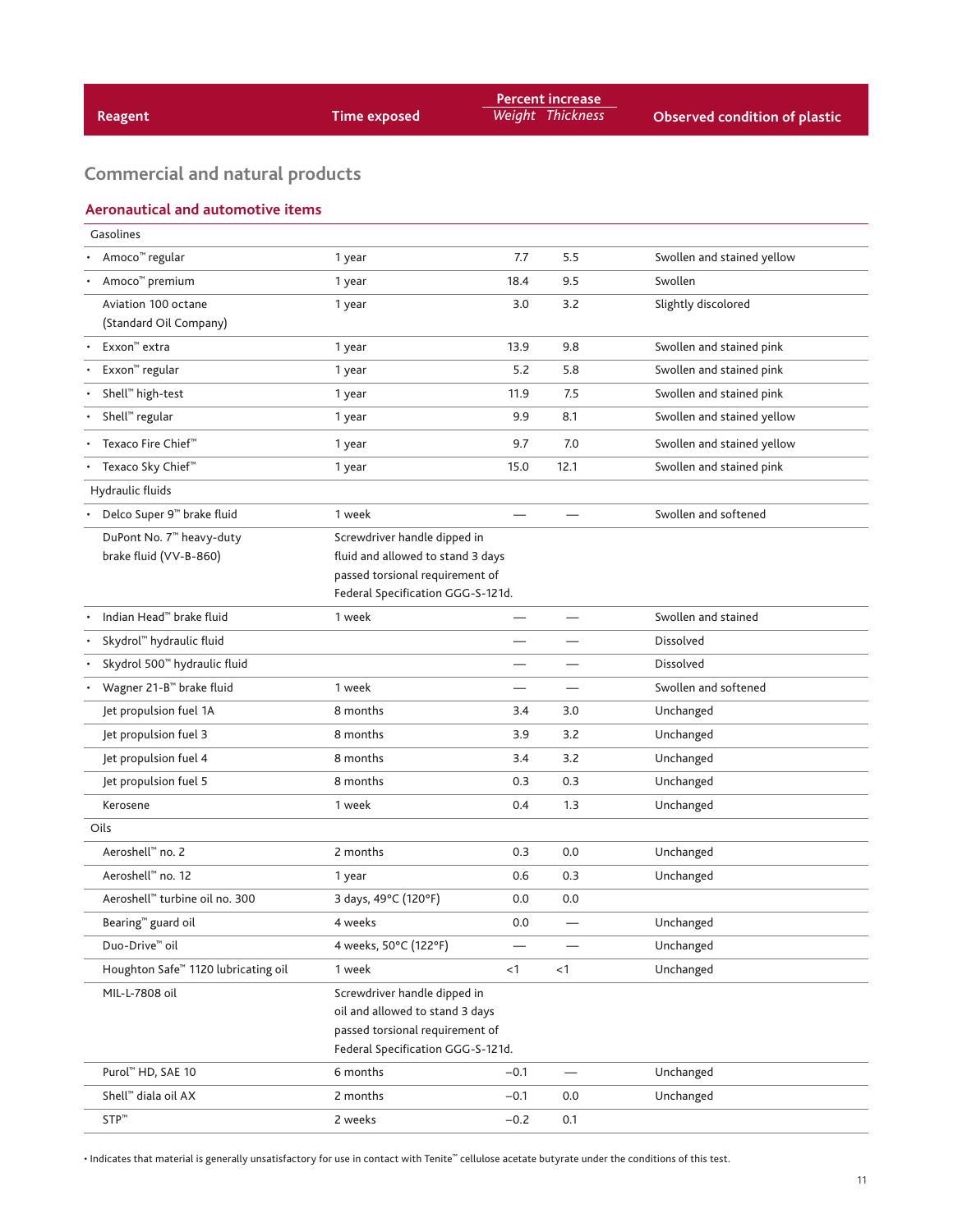| <b>Reagent</b>                                                      | <b>Time exposed</b>      |                          | <b>Percent increase</b><br>Weight Thickness | <b>Observed condition of plastic</b>  |
|---------------------------------------------------------------------|--------------------------|--------------------------|---------------------------------------------|---------------------------------------|
|                                                                     |                          |                          |                                             |                                       |
| Aeronautical and automotive items, continued                        |                          |                          |                                             |                                       |
| Oils, continued                                                     |                          |                          |                                             |                                       |
| Texaco <sup>™</sup> no. 50, 1692<br>low-temperature oil, MIL-L-644B | 4 weeks, 50°C (122°F)    | 0.0                      | 0.2                                         |                                       |
| Winsorlube <sup>™</sup>                                             | 30 minutes, 66°C (150°F) |                          |                                             | Unchanged                             |
| Zerolene <sup>™</sup> oil                                           | 5 weeks, 60°C (140°F)    | $-1.1$                   | $-0.1$                                      | Unchanged                             |
| <b>Nonautomotive greases and oils</b>                               |                          |                          |                                             |                                       |
| <b>Essential oils</b>                                               |                          |                          |                                             |                                       |
| Bitter almonds                                                      |                          | $\overline{\phantom{0}}$ |                                             | Dissolved                             |
| Citronella                                                          | 2 days                   | 6.1                      | 4.2                                         | Slightly softened                     |
| Eucalyptus                                                          | 2 days                   | 0.5                      | 1.0                                         | Slightly softened                     |
| Lavender                                                            | 2 days                   | 0.9                      | 0.5                                         | Unchanged                             |
| Lemon                                                               | 2 days                   | 0.4                      | 0.0                                         | Unchanged                             |
| Palmarosa                                                           | 2 days                   | 5.4                      | 4.5                                         | Slightly softened                     |
| Pennyroyal                                                          |                          |                          |                                             | Dissolved                             |
| Spearmint<br>$\bullet$                                              |                          |                          |                                             | Dissolved                             |
| Sweet orange                                                        | 2 days                   | 0.3                      | 0.9                                         | Unchanged                             |
| Terpineol                                                           | 2 days                   | 0.6                      | 0.0                                         | Unchanged                             |
| Thyme<br>$\bullet$                                                  |                          |                          |                                             | Dissolved                             |
| Turpentine<br>$\bullet$                                             | 1 year                   | 99.2                     | 62.6                                        | Softened, swollen, surface attacked   |
| Vanilla (imitation)                                                 | 2 days                   | 11.8                     | 9.7                                         | Unchanged                             |
| • Wintergreen                                                       |                          |                          |                                             | <b>Dissolved</b>                      |
| Fuel oil #1                                                         | 1 week                   |                          |                                             | Unchanged                             |
| Fuel oil #2                                                         | 1 week                   |                          |                                             | Unchanged                             |
| Heavy machine oil                                                   | 1 day                    |                          |                                             | Unchanged                             |
| Light machine oil                                                   | 1 day                    |                          |                                             | Unchanged                             |
| Linseed oil                                                         | 1 month                  |                          |                                             | Unchanged                             |
| Mineral oil                                                         | 4 months                 | $-0.4$                   | $-0.2$                                      | Unchanged                             |
| Neatsfoot oil                                                       | 6 weeks                  |                          |                                             | Unchanged                             |
| NO-OX-ID <sup>™</sup> grease                                        | 3 days, 60°C (140°F)     |                          | $\overbrace{\phantom{12332}}$               | Slightly stained                      |
| Pine bath oil                                                       | 1 week                   | 3.9                      | 3.1                                         | Unchanged                             |
| Dow-Corning #200 <sup>™</sup> silicone oil                          | 3 months                 | 0.8                      | 0.2                                         | Unchanged                             |
| Silicone grease no. 44 (Dow)                                        | 10 days, 71°C (160°F)    |                          |                                             | Stained yellow, properties unaffected |
| Sour crude oil                                                      | 6 months                 | 6.4                      | 2.2                                         | Unchanged                             |
| Soya oil                                                            | 1 week                   |                          |                                             | Unchanged                             |
| Sperm oil                                                           | 1 week                   | $-0.8$                   | 0.0                                         | Unchanged                             |
| Sperm oil                                                           | 1 week, 90°C (194°F)     | $-0.5$                   | 0.0                                         | Unchanged                             |
| Transformer oil, G.E. no. 10-C                                      | 1 week, 82°C (180°F)     | $-0.9$                   | 0.2                                         | Unchanged                             |
| Pyranol <sup>™</sup> transformer oil                                | 1 week, 25°C (77°F)      | $-0.9$                   | 0.0                                         | Unchanged                             |
| Pyranol <sup>™</sup> transformer oil                                | 1 week, 90°C (194°F)     | $-0.7$                   | 0.0                                         | Unchanged                             |
| Wesson <sup>™</sup> oil                                             | 1 week                   | 0.2                      | 3.6                                         | Unchanged                             |
| 3-in-1 oil                                                          | 2 days                   | 0.1                      | $0.0\,$                                     | Unchanged                             |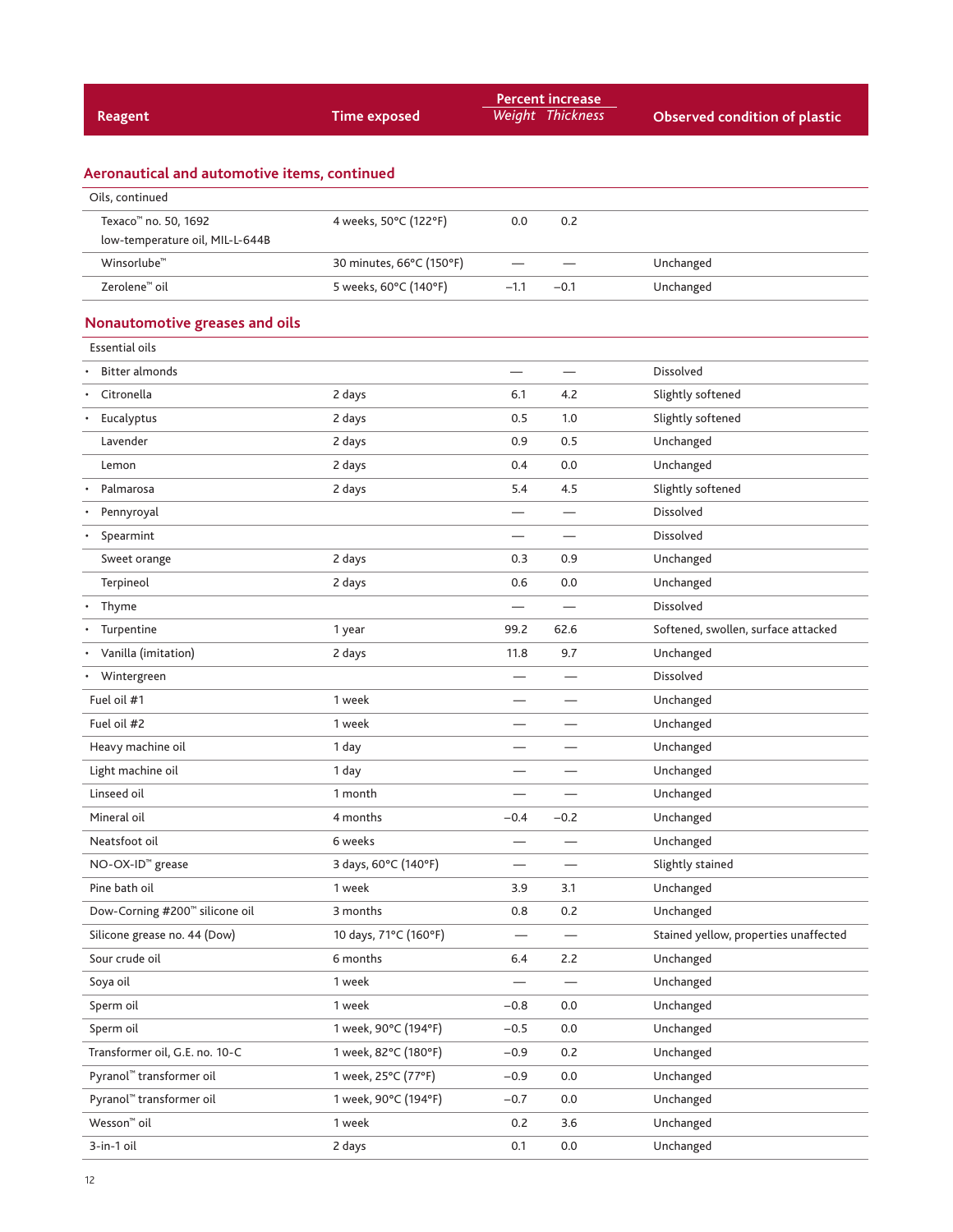| <b>Reagent</b>                                       | <b>Time exposed</b>  |                          | <b>Percent increase</b><br><b>Weight Thickness</b> | <b>Observed condition of plastic</b>                  |
|------------------------------------------------------|----------------------|--------------------------|----------------------------------------------------|-------------------------------------------------------|
| <b>Household items</b>                               |                      |                          |                                                    |                                                       |
| •Air Wick <sup>™</sup> odor neutralizer              | 2 months             | 12.6                     | 12.4                                               | Swollen and slightly softened                         |
| Bon Ami <sup>™</sup> saturated solution              | 2 days               | 1.4                      | 0.5                                                | Unchanged                                             |
| Borax, 2.5%                                          |                      | 1.5                      | 0.5                                                | Unchanged                                             |
| Bubble bath oil                                      | 2 days<br>1 week     | 1.7                      | 0.5                                                | Unchanged                                             |
| <b>Butter</b>                                        | 3 days               |                          |                                                    | Unchanged                                             |
| Campbell's <sup>™</sup> tomato juice                 | 1 week               | 1.8                      | 1.4                                                | Unchanged                                             |
| Carbolic acid, 5%                                    | 1 week               |                          |                                                    | Decomposed                                            |
|                                                      | 1 week               |                          |                                                    | Slightly discolored                                   |
| Catsup<br>$Clorox^m$ solution                        | 6 weeks              |                          |                                                    | Unchanged                                             |
| Coffee grounds                                       | 3 days               |                          |                                                    | Unchanged                                             |
|                                                      |                      |                          |                                                    |                                                       |
| ·Cologne sticks                                      |                      |                          |                                                    | Dissolved                                             |
| Coty <sup>™</sup> lipstick                           | 42 days              | $\overline{\phantom{0}}$ |                                                    | Stained                                               |
| Dole <sup>™</sup> frozen pineapple juice concentrate | 1 week               | 1.5                      | 0.5                                                | Unchanged                                             |
| Dreft <sup>™</sup> detergent, 5%                     | 2 months             | 1.3                      | 0.5                                                | Unchanged                                             |
| Hershey's <sup>™</sup> chocolate syrup               | 1 week               | 1.3                      | 0.5                                                | Unchanged                                             |
| Hind's Honey and Almond™ cream                       | 1 week               | 1.2                      | 1.5                                                | Unchanged                                             |
| Horseradish                                          | 3 days               | $\overline{\phantom{0}}$ |                                                    | Unchanged                                             |
| Iced coffee                                          | 1 week               | 1.5                      | 0.8                                                | Stained                                               |
| Iced tea                                             | 1 week               | 1.5                      | 1.1                                                | Unchanged                                             |
| Insect repellent "6-12"                              | 2 days, 38°C (100°F) | $\overline{\phantom{0}}$ |                                                    | Unchanged                                             |
| Joy <sup>™</sup> detergent                           | 2 months             | 3.5                      | 4.1                                                | Slightly warped                                       |
| Joy <sup>™</sup> detergent, 10%                      | 2 months             | 1.7                      | 0.8                                                | Unchanged                                             |
| Lard                                                 | 3 days               |                          | $\overline{\phantom{0}}$                           | Unchanged                                             |
| Lava <sup>™</sup> soap, saturated solution           | 2 days               | 1.4                      | 0.0                                                | Unchanged                                             |
| Lemonade                                             | 1 week               | 1.6                      | 1.0                                                | Unchanged                                             |
| Lemon juice                                          | 2 days               | 2.4                      | 0.2                                                | Unchanged                                             |
| Lighter fluids                                       |                      |                          |                                                    |                                                       |
| $AMR^m$                                              | 2 months             | 3.0                      | 2.7                                                | Unchanged                                             |
| Energene <sup>™</sup>                                | 2 months             | 1.4                      | 3.2                                                | Unchanged                                             |
| Exxon™                                               | 2 months             | 1.8                      | 1.3                                                | Unchanged                                             |
| Kwik-Lite <sup>™</sup>                               | 2 days               | 0.4                      | 0.0                                                | Unchanged                                             |
| Ronsonol <sup>™</sup>                                | 1 year               | 0.3                      | 1.0                                                | Unchanged                                             |
| Zippo <sup>™</sup>                                   | 2 months             | 2.2                      | 2.1                                                | Unchanged                                             |
| Lysol <sup>™</sup> disinfectant,                     | 2 months             | 7.0                      | 4.4                                                | Slightly softened                                     |
| 5 tablespoons per gallon of water                    |                      |                          |                                                    |                                                       |
| ·Malathion™ insecticide,<br>50% spray                | 1 week               | 8.7                      | 4.5                                                | Softened, swollen, surface pitted,<br>cloudy when wet |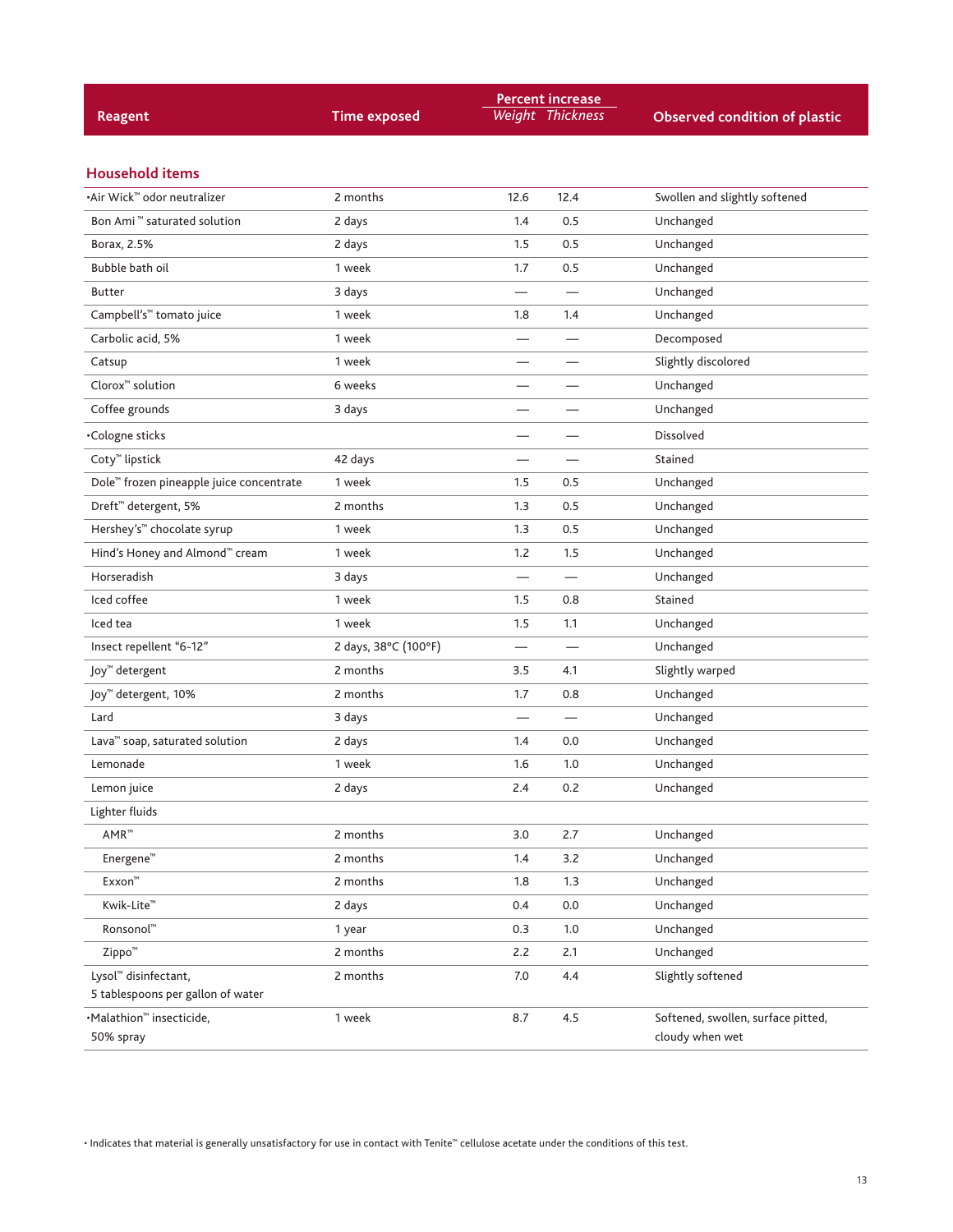|                                                     |                              |                          | <b>Percent increase</b>  |                                      |
|-----------------------------------------------------|------------------------------|--------------------------|--------------------------|--------------------------------------|
| Reagent                                             | <b>Time exposed</b>          |                          | Weight Thickness         | <b>Observed condition of plastic</b> |
|                                                     |                              |                          |                          |                                      |
| Household items, continued                          |                              |                          |                          |                                      |
| Mayonnaise                                          | 3 days                       |                          |                          | Unchanged                            |
| Milk                                                | 3 days                       |                          |                          | Unchanged                            |
| Minute Maid <sup>™</sup> frozen concentrates        |                              |                          |                          |                                      |
| Orange juice                                        | 1 week                       | 1.5                      | 0.6                      | Unchanged                            |
| Grapefruit juice                                    | 1 week                       | 1.3                      | 0.6                      | Unchanged                            |
| Lemonade                                            | 1 week                       | 1.4                      | 0.6                      | Unchanged                            |
| Tangerine juice                                     | 1 week                       | 1.4                      | 0.5                      | Unchanged                            |
| Mr. Clean <sup>™</sup> detergent                    | 1 year                       | 3.4                      | 2.7                      | Slightly yellowed                    |
| Mustard                                             | 11 days                      | 2.3                      | 0.5                      | Stained                              |
| O'Cedar <sup>™</sup> furniture polish               | 2 days                       | 0.1                      | 0.5                      | Unchanged                            |
| Old Dutch <sup>™</sup> cleanser, saturated solution | 2 days                       | 1.3                      | 0.0                      | Unchanged                            |
| Oleomargarine                                       | 3 days                       |                          |                          | Unchanged                            |
| Peanut butter                                       | 3 days                       | $\overline{\phantom{0}}$ |                          | Unchanged                            |
| Penicillin (powder)                                 | 1 week, 38°C (100°F), 80% RH | $\overline{\phantom{0}}$ |                          | Unchanged                            |
| •Perfume                                            | 2 days                       | 34.8                     | 29.1                     | Swollen                              |
| Pine bath oil                                       | 1 week                       | 3.9                      | 3.1                      | Unchanged                            |
| Quinine                                             | 4 days, 49°C (120°F)         |                          |                          | Unchanged                            |
| Stanley <sup>™</sup> floor cleaner                  | 1 week                       | 1.8                      | 0.1                      | Unchanged                            |
| Stokely's <sup>™</sup> orange juice                 | 1 week                       | 1.7                      | 0.7                      | Unchanged                            |
| Temp <sup>™</sup> cleaner                           | 1 day                        | $\overline{\phantom{0}}$ | $\overline{\phantom{0}}$ | Unchanged                            |
| Tide <sup>™</sup> detergent, 5%                     | 2 months                     | 1.6                      | 0.2                      | Unchanged                            |
| Toni <sup>™</sup> wave lotion                       | 3 days                       | 1.7                      | 0.6                      | Slightly stained yellow              |
| Toni <sup>™</sup> wave lotion neutralizer           | 3 days                       | 2.2                      | 0.8                      | Unchanged                            |
| (potassium bromate solution)                        |                              |                          |                          |                                      |
| •Vicks™ decongestant                                | 2 days, 50°C (122°F)         |                          |                          | Swollen and stained                  |
| Vicks VapoRub <sup>™</sup> salve                    | 2 days                       | 0.1                      | 0.0                      | Unchanged                            |
| Vicks Va-Tro-Nol <sup>™</sup> solution              | 2 days                       | 0.1                      | 0.0                      | Unchanged                            |
| •Vitalis <sup>™</sup> hair tonic                    | 3 days                       |                          | 33.9                     | Swollen and softened                 |
| Watkins <sup>™</sup> fly spray                      | 2 months                     | 2.2                      | 1.1                      | Unchanged                            |
| Welch's <sup>™</sup> frozen grape juice concentrate | 1 week                       | 1.3                      | 0.5                      | Unchanged                            |
| Welch's <sup>™</sup> grape juice                    | 1 week                       | 1.5                      | 0.6                      | Unchanged                            |
| Wesson <sup>™</sup> oil                             | 1 week                       | 0.2                      | 3.6                      | Unchanged                            |
| Wisk <sup>™</sup> detergent                         | 1 year                       | 1.1                      | 1.0                      | Discolored                           |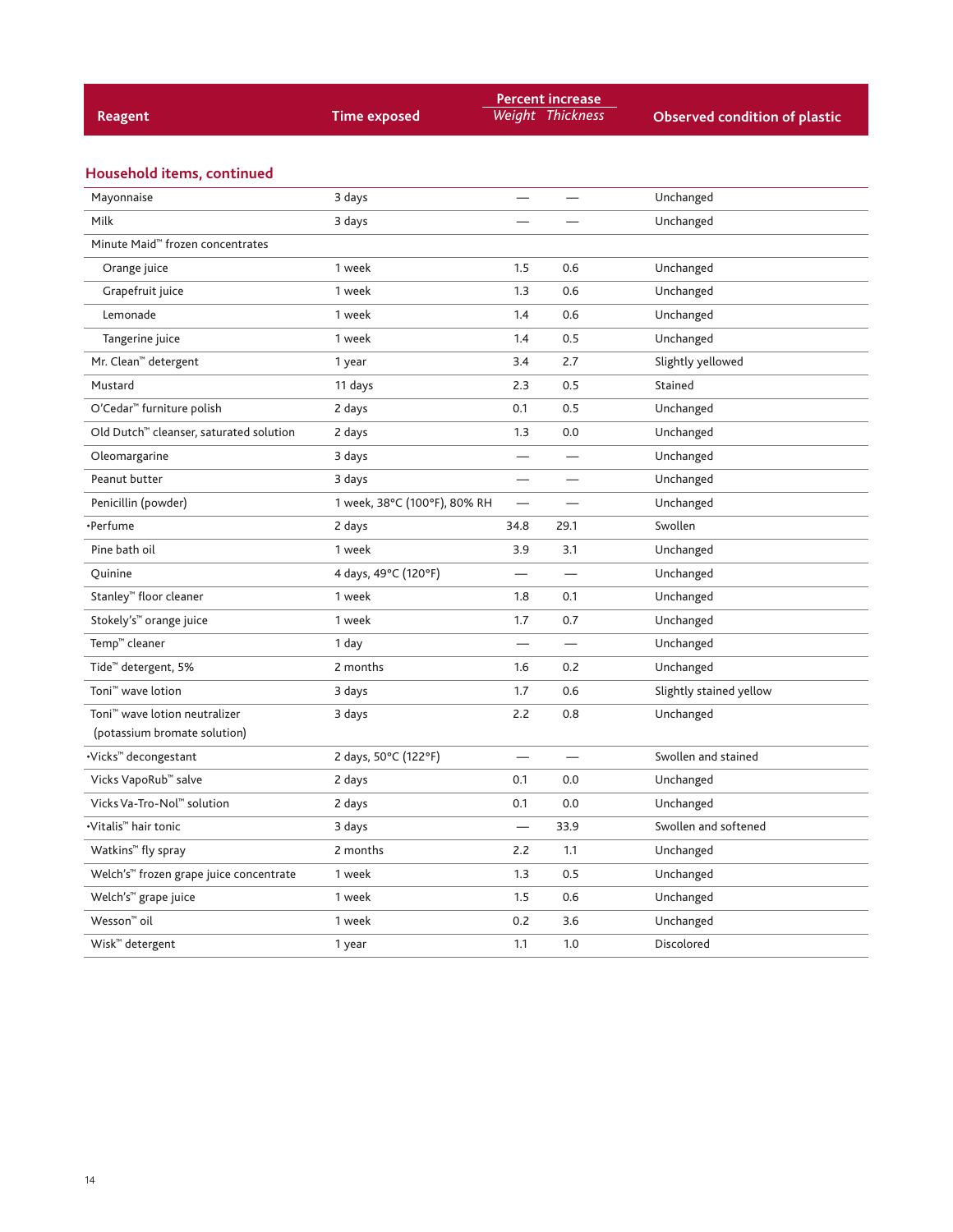| <b>Reagent</b>                                         | <b>Time exposed</b>          |                          | <b>Percent increase</b><br>Weight Thickness | <b>Observed condition of plastic</b> |
|--------------------------------------------------------|------------------------------|--------------------------|---------------------------------------------|--------------------------------------|
|                                                        |                              |                          |                                             |                                      |
|                                                        |                              |                          |                                             |                                      |
| <b>Polymers and plastics</b><br>Polycarbonate          | 3 days, 38°C (100°F), 80% RH | $\overline{\phantom{0}}$ |                                             | Unchanged                            |
| Polyurethane foam                                      | 3 days, 38°C (100°F), 80% RH |                          |                                             | Unchanged                            |
| Vinyl Plastisol <sup>™</sup> (cured)                   |                              |                          |                                             | Softened and distorted               |
|                                                        | 2 days, 60°C (140°F)         | —                        |                                             |                                      |
| Vinyl plastic, semirigid                               | 3 days, 38°C (100°F), 80% RH | $\overline{\phantom{0}}$ |                                             | Unchanged                            |
| <b>Miscellaneous</b>                                   |                              |                          |                                             |                                      |
| Amway <sup>™</sup> L.O.C. detergent concentrate        | 30 days, 50°C (122°F)        |                          |                                             | Unchanged                            |
| •Bitumastic <sup>™</sup> no. 50                        | 3 days                       | 32.6                     | 24.9                                        | Softened, swollen                    |
| <b>Blood</b>                                           | 1 week                       |                          |                                             | Unchanged                            |
| Budweiser <sup>™</sup> lager beer                      | 1 week                       | 2.7                      | 0.8                                         | Unchanged                            |
| Canada balsam                                          | 3 weeks                      | 0.9                      | 0.3                                         |                                      |
| .Carboseal <sup>™</sup> gas anti-leak compound, liquid | 2 months, 38°C (100°F)       | 26.9                     | 23.2                                        | Softened, swollen, and stained       |
| •Carboseal™ gas anti-leak compound, vapor              | 2 months, 38°C (100°F)       | 9.6                      | 8.8                                         | Slightly stained                     |
| Caulking compound (average of five brands)             | 1 week                       | 1.0                      | 0.8                                         | Unchanged                            |
| Chlordane, 20%                                         | 3 days                       | 3.3                      | 2.4                                         | Unchanged                            |
| •Creosate                                              | 1 year                       | 11.7                     | 5.5                                         | Softened                             |
| .2,4-D (amine type),<br>undiluted (14% free acid)      | 4 months                     | 5.0                      | 3.6                                         | Slightly swollen and softened        |
| 2,4-D, four tablespoons per gallon of water            | 4 months                     | 1.5                      | 7.6                                         | Very slightly swollen                |
| •End-O-Weed™ weed killer                               | 4 months                     | 19.5                     | 8.2                                         | Softened, swollen, and discolored    |
| (ester type), undiluted (12.7% as free acid)           |                              |                          |                                             |                                      |
| .End-O-Weed <sup>™</sup> weed killer,                  | 4 months                     | 3.5                      | 1.3                                         | Slightly softened and swollen        |
| 4 tablespoons per gallon of water                      |                              |                          |                                             |                                      |
| •Epoxy hardener                                        |                              |                          |                                             | Dissolved                            |
| Epoxy resin                                            | 1 month, 50°C (122°F)        | $-0.1$                   |                                             |                                      |
| Fertilizer (20% disodium phosphate)                    | 3 days, 38°C (100°F)         |                          |                                             | Stained yellow                       |
| Fertilizer, liquid                                     | 3 days                       | 1.4                      | 1.6                                         | Unchanged                            |
| Fountain syrups                                        |                              |                          |                                             |                                      |
| Cherry                                                 | 1 year                       | 3.0                      | 1.8                                         | Unchanged                            |
| Cherry Smash <sup>™</sup> concentrate                  | 1 year                       | 2.1                      | 1.0                                         | Unchanged                            |
| Coca-Cola <sup>™</sup> concentrate                     | 1 year                       | 1.7                      | 1.2                                         | Stained slightly yellow              |
| Grape                                                  | 1 year                       | 1.6                      | 0.0                                         | Unchanged                            |
| Lemon                                                  | 1 year                       | 3.3                      | 1.1                                         | Unchanged                            |
| Maple                                                  | 1 year                       | 1.3                      | 0.1                                         | Unchanged                            |
| Orange                                                 | 1 year                       | 3.4                      | $1.4$                                       | Unchanged                            |
| Pepsi <sup>™</sup>                                     | 1 year                       | 3.9                      | 3.1                                         | Unchanged                            |
| Pineapple                                              | 1 year                       | 1.2                      | 0.2                                         | Unchanged                            |
| Root beer                                              | 1 year                       | 5.0                      | 1.2                                         | Discolored and blistered             |
| Strawberry                                             | 1 year                       | 2.0                      | 0.7                                         | Unchanged                            |
| Vanilla                                                | 1 year                       | 1.7                      | 0.3                                         | Unchanged                            |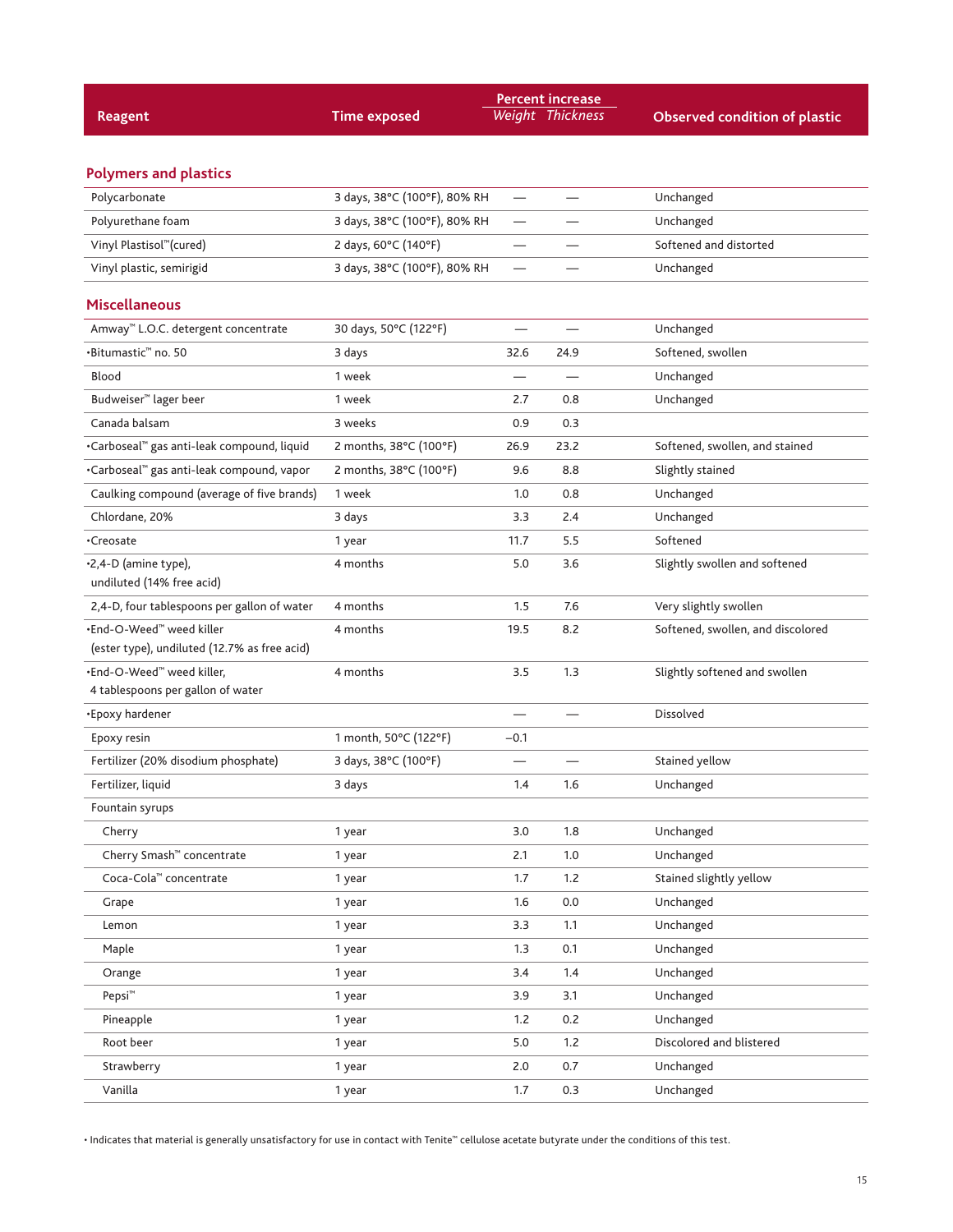|                                                        |                                   |        | <b>Percent increase</b>       |                                      |
|--------------------------------------------------------|-----------------------------------|--------|-------------------------------|--------------------------------------|
| Reagent                                                | <b>Time exposed</b>               |        | <b>Weight Thickness</b>       | <b>Observed condition of plastic</b> |
|                                                        |                                   |        |                               |                                      |
| Miscellaneous, continued                               |                                   |        |                               |                                      |
| Gas odorizers                                          |                                   |        |                               |                                      |
| Pentalarm 86 <sup>™</sup> (concentrate)                | 1 week                            |        |                               | <b>Badly swollen</b>                 |
| Spotleak 1008 <sup>™</sup> (concentrate)               | 1 week                            |        |                               | <b>Badly swollen</b>                 |
| Spotleak 1009 <sup>™</sup> (concentrate)               | 1 week                            |        |                               | <b>Badly swollen</b>                 |
| Inks                                                   |                                   |        |                               |                                      |
| Carter's <sup>™</sup> no. 10,856 ball point ink        | 10 days, 60°C (140°F)             | 10.4   | 6.1                           | Stained                              |
| Carter's <sup>™</sup> no. 10,856 ball point ink        | 2 months                          | 12.9   | 7.0                           | Stained                              |
| Carter's <sup>™</sup> no. 4,715 ink                    | 1 week                            | 38.4   | 32.0                          | Softened                             |
| Diagraph-Bradley <sup>™</sup> stencil ink<br>$\bullet$ | 1 week                            | 60.7   | 30.5                          | Softened, stained                    |
| Parker <sup>™</sup> superchrome ink                    | 2 days, 38°C (100°F)              |        |                               | Slightly stained                     |
| Quick drying                                           | 18 days                           | 2.0    | 0.5                           |                                      |
| (Formulab, Inc., blue no. 353)                         |                                   |        |                               |                                      |
| Sanford's Dri-Line <sup>™</sup> black marking ink      | 3 days                            |        |                               | Stained                              |
| Sheaffer's <sup>™</sup> skrip ink                      | 1 month                           | 4.1    | 2.4                           | Unchanged                            |
| Latex emulsion                                         | 1 year                            | 1.1    | 0.3                           | Unchanged                            |
| Malaphos <sup>™</sup> 25D insecticide                  | 48 hours, 38°C (100°F), 80% RH    |        | $\overbrace{\phantom{12333}}$ | Surface etched                       |
| Mineral spirits                                        | 10 days                           | 2.0    | 2.1                           | Unchanged                            |
| ·Mortemoth™ insecticide, liquid                        | 1 week                            | 26.5   | 16.7                          | Softened and swollen                 |
| Naphtha, industrial                                    | 1 month                           | 3.6    | 2.7                           | Unchanged                            |
| Orthocryl <sup>™</sup> yarn size                       | 3 days, 38°C (100°F)              | 1.8    | 0.7                           | Unchanged                            |
| Paint remover (CPC 400 <sup>m</sup> )                  | Used as suggested by manufacturer |        |                               | Distorted, surface attacked          |
| Paints                                                 |                                   |        |                               |                                      |
| DuPont Dulux <sup>™</sup>                              | 1 week                            | 2.9    | 2.5                           | Unchanged                            |
| (outside yellow enamel, oil base)                      |                                   |        |                               |                                      |
| Pittsburgh <sup>™</sup> semi-gloss white (oil base)    | 1 week                            | 0.8    | 0.6                           | Unchanged                            |
| Penetrox <sup>™</sup> A lubricant                      | 4 weeks, 50°C (122°F)             | $-0.9$ | $-0.1$                        | Unchanged                            |
| Photographic products (all Kodak <sup>™</sup> )        |                                   |        |                               |                                      |
| Acid fixer                                             | 1 week                            | 2.2    | 0.9                           | Unchanged                            |
| Developer D-72                                         | 1 week                            | 2.2    | 0.9                           | Unchanged                            |
| Developer DK-50                                        | 1 week                            | 2.3    | 0.8                           | Unchanged                            |
| Ektachrome <sup>™</sup> processing kit no. E2:         |                                   |        |                               |                                      |
| First developer                                        | 1 week                            | 3.1    | 0.6                           | Stained yellow                       |
| Hardener                                               | 1 week                            | 1.6    | 0.3                           | Unchanged                            |
| Color developer                                        | 1 week                            | 1.6    | 0.8                           | Stained dark amber                   |
| Clearing and fixing solution                           | 1 week                            | 1.6    | 0.3                           | Unchanged                            |
| Bleach                                                 | 1 week                            | 1.5    | 0.3                           | Stained light amber                  |
| Stabilizer                                             | 1 week                            | 2.3    | 0.3                           | Unchanged                            |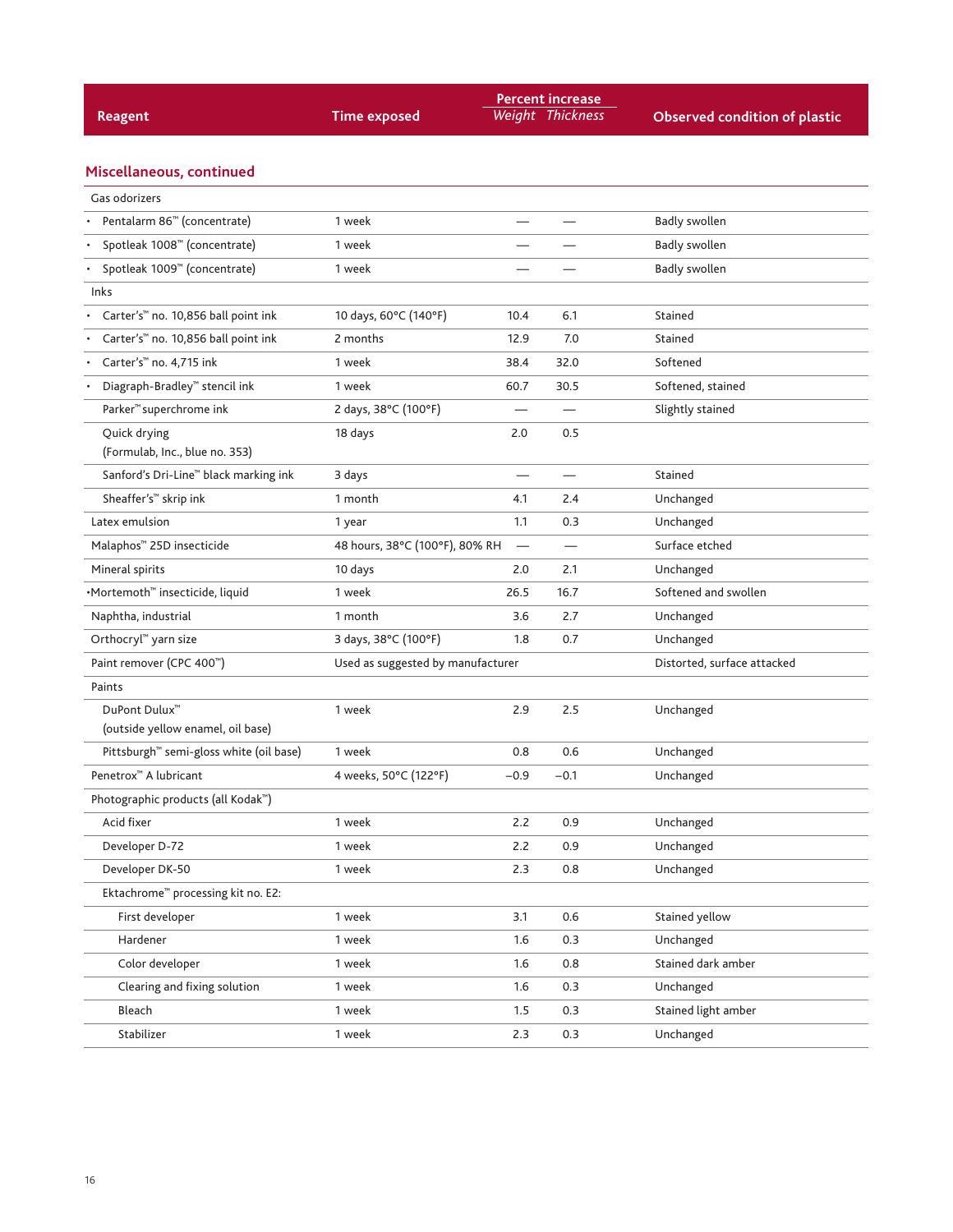| Reagent                                                                          | <b>Time exposed</b>    |        | <b>Percent increase</b><br>Weight Thickness | <b>Observed condition of plastic</b>         |
|----------------------------------------------------------------------------------|------------------------|--------|---------------------------------------------|----------------------------------------------|
| Miscellaneous, continued                                                         |                        |        |                                             |                                              |
| Refrigerants                                                                     |                        |        |                                             |                                              |
| Freon <sup>™</sup> 12, gas                                                       | 1 month                | 0.9    | 0.2                                         | Unchanged                                    |
| Freon <sup>™</sup> 12, liquid                                                    | 1 month                | 18.8   | 9.5                                         | Slightly swollen                             |
| Freon <sup>™</sup> 22, gas                                                       | 1 month                | 4.3    | 1.2                                         | Unchanged                                    |
| Freon <sup>™</sup> 22, liquid                                                    |                        |        |                                             | Dissolved                                    |
| Freon <sup><math>m</math></sup> 113 (S2 flow)                                    | 3 days                 | 49.3   | 24.5                                        |                                              |
| Freon <sup>™</sup> 113 (H3 flow)                                                 | 3 days                 | 0.5    | 0.2                                         |                                              |
| Freon <sup>™</sup> 114, gas                                                      | 1 month                | 0.8    | 0.0                                         | Unchanged                                    |
| Freon <sup>™</sup> 114, liquid                                                   | 1 month                | 7.8    | 2.4                                         | Unchanged                                    |
| Showersan <sup>™</sup> disinfectant                                              | 12 days                | 1.9    | 1.2                                         | Unchanged                                    |
| Solvex <sup>™</sup> maintenance scale retarder,<br>$1/s$ lb per gallon of water  | 1 month                | 1.6    | 0.6                                         | Unchanged                                    |
| Steel pickling bath                                                              | 1 year                 | 1.6    | 0.6                                         | Unchanged                                    |
| (3% sulfuric acid and 8% ferrous sulfate)                                        | 1 year, 60°C (140°F)   | 1.5    | 1.1                                         | Slightly softened                            |
| Steel pickling bath                                                              | 1 year                 | 1.5    | 0.4                                         | Unchanged                                    |
| (8% sulfuric acid and 14% ferrous sulfate)                                       | 8 months, 71°C (160°F) | $-5.9$ | $-4.5$                                      | Softened                                     |
| Stoddard <sup>™</sup> solvent, liquid                                            | 3 days                 | 0.5    | 0.0                                         | Unchanged                                    |
| Stoddard <sup>™</sup> solvent, vapor                                             | 2 months, 38°C (100°F) | 9.6    | 8.8                                         | Slightly stained                             |
| Super market fly spray                                                           | 1 week                 | 0.5    | 0.4                                         | Slightly stained                             |
| • Taxite <sup>™</sup> paint and varnish remover                                  |                        |        |                                             | <b>Dissolved</b>                             |
| Toxaphene <sup>™</sup> insecticide, 12% solution                                 | 3 days                 | 3.1    | 1.6                                         | Unchanged                                    |
| Ultra Solvex <sup>™</sup> descaling agent,<br>$1/3$ lb per gallon of water       | 1 month                | 1.7    | 0.5                                         | Unchanged                                    |
| Urine                                                                            | 1 week                 | 1.5    | 0.4                                         | Unchanged                                    |
| Varsol No. 2 <sup>™</sup> solvent                                                | 1 week                 | 1.1    | 0.9                                         | Unchanged                                    |
| Water, distilled                                                                 | 1 year                 | 1.7    | 0.7                                         | Unchanged                                    |
| • Ortho Weed-B-Gon™ weed killer,<br>(ester type), undiluted (13.8% as free acid) | 1 month                | 13.4   | 6.6                                         | Softened, swollen, discolored,<br>and warped |
| Ortho Weed-B-Gon™ weed killer,<br>$2\frac{1}{2}$ tablespoons per gallon of water | 1 month                | 2.7    | 1.1                                         | Softened, swollen, discolored,<br>and warped |
| Wine (12% ethyl alcohol)                                                         | 2 months               | 7.9    | 5.2                                         | Unchanged                                    |
|                                                                                  |                        |        |                                             |                                              |